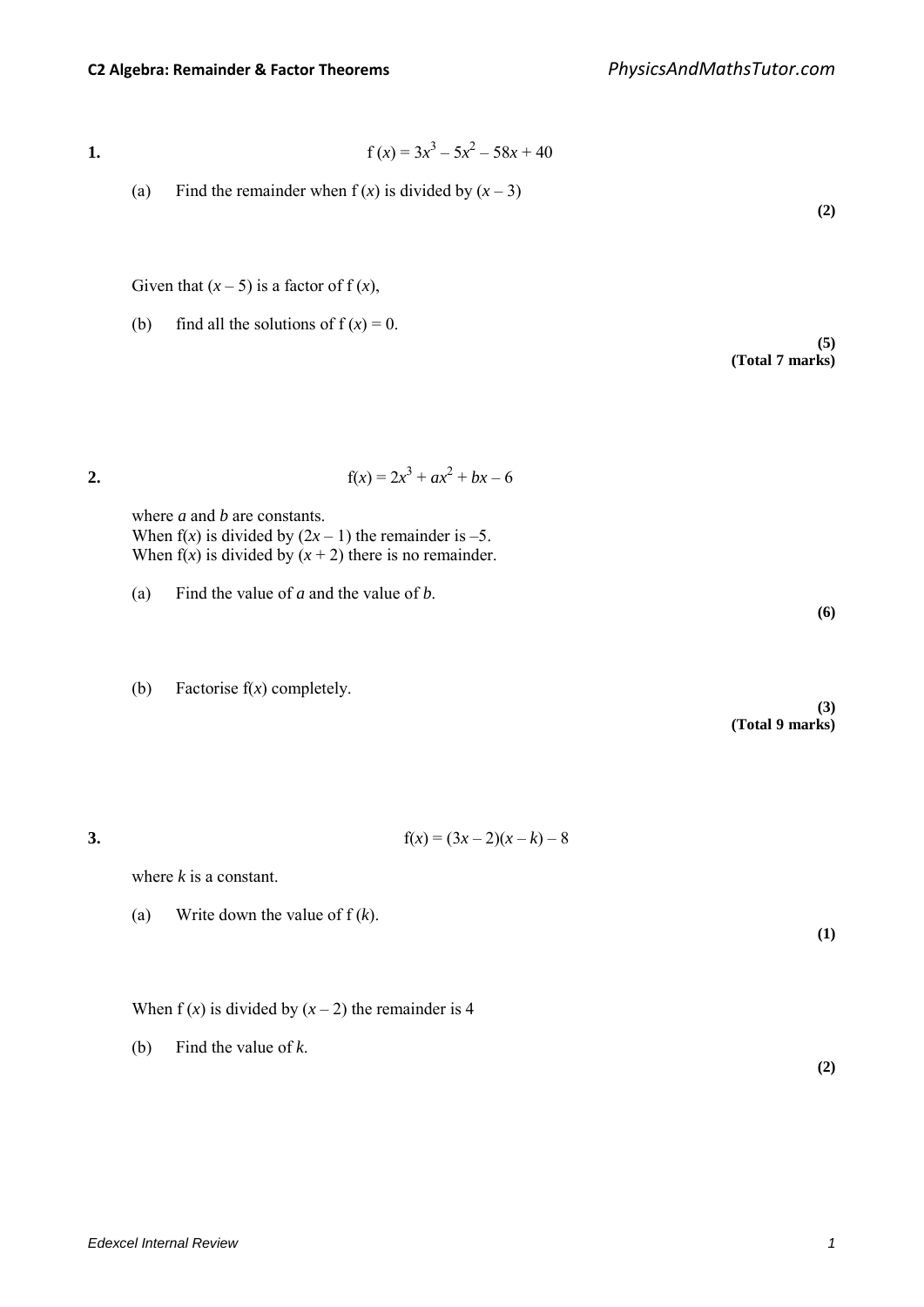*Edexcel Internal Review 2* 

where a and b are constants.

The remainder when  $f(x)$  is divided by  $(x - 2)$  is equal to the remainder when  $f(x)$  is divided by  $(x + 1)$ .

(a) Find the value of *a*.

Given that  $(x + 3)$  is a factor of  $f(x)$ ,

(b) find the value of *b*.

**(3) (Total 8 marks)**

5. 
$$
f(x) = 2x^3 - 3x^2 - 39x + 20
$$

- (a) Use the factor theorem to show that  $(x + 4)$  is a factor of  $f(x)$ .
- (b) Factorise f (*x*) completely.

**(4) (Total 6 marks)**

**4.**  $f(x) = x^4 + 5x^3 + ax + b$ .

**(5)**

**(3)**

**(Total 6 marks)**

**(2)**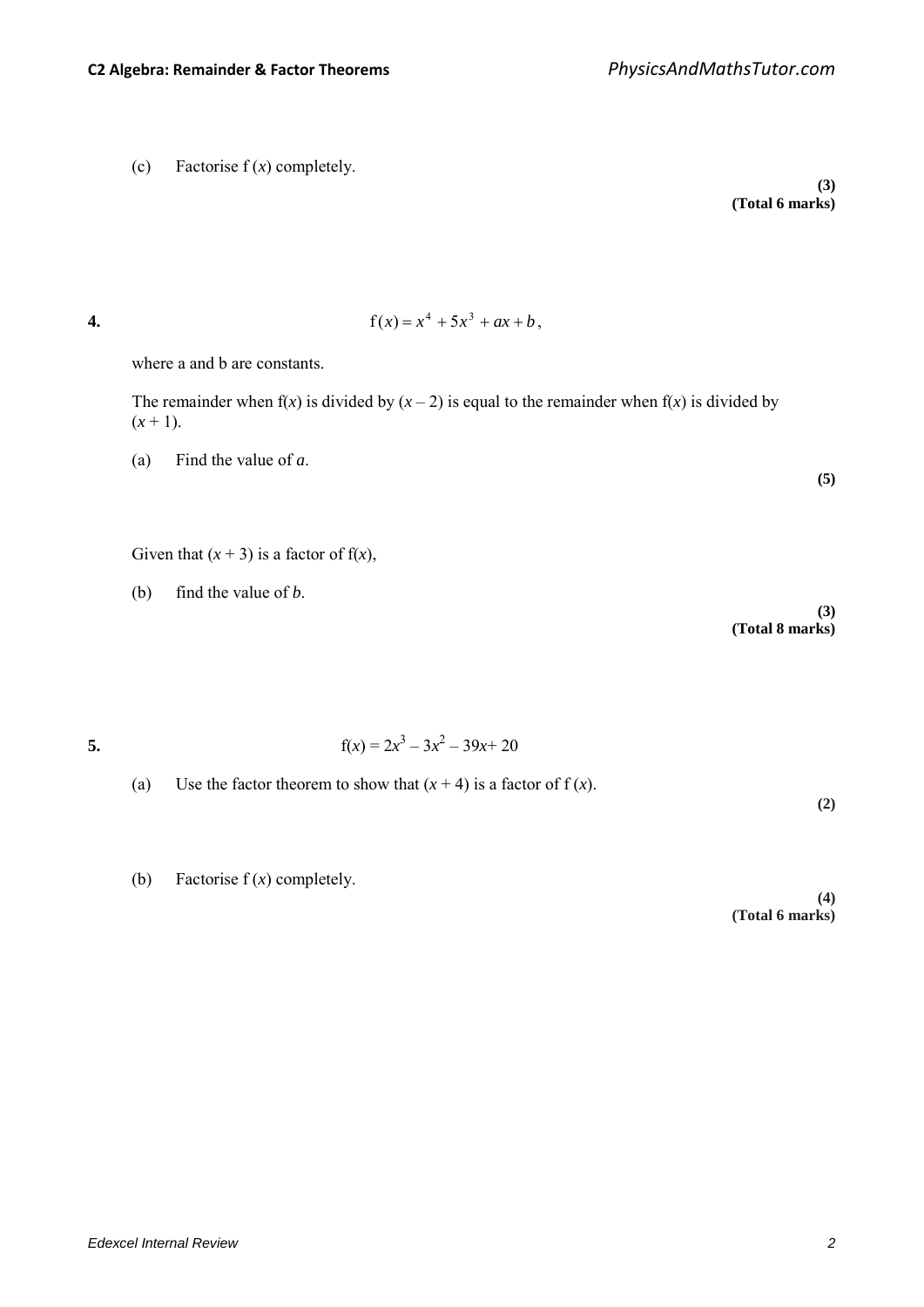**6.** (a) Find the remainder when

$$
x^3 - 2x^2 - 4x + 8
$$

is divided by

(i) 
$$
x-3
$$
,  
(ii)  $x+2$ . (3)

(b) Hence, or otherwise, find all the solutions to the equation

$$
x_3 - 2x_2 - 4x + 8 = 0.
$$
 (4)  
(Total 7 marks)

7. 
$$
f(x) = 3x^3 - 5x^2 - 16x + 12.
$$

(a) Find the remainder when  $f(x)$  is divided by  $(x - 2)$ .

Given that  $(x + 2)$  is a factor of  $f(x)$ ,

(b) factorise f(*x*) completely.

**(4) (Total 6 marks)**

**(2)**

**8.**  $f(x) = x^3 + 4x^2 + x - 6$ .

- (a) Use the factor theorem to show that  $(x + 2)$  is a factor of  $f(x)$ . **(2)**
	- (b) Factorise f(*x*) completely.

**(4)**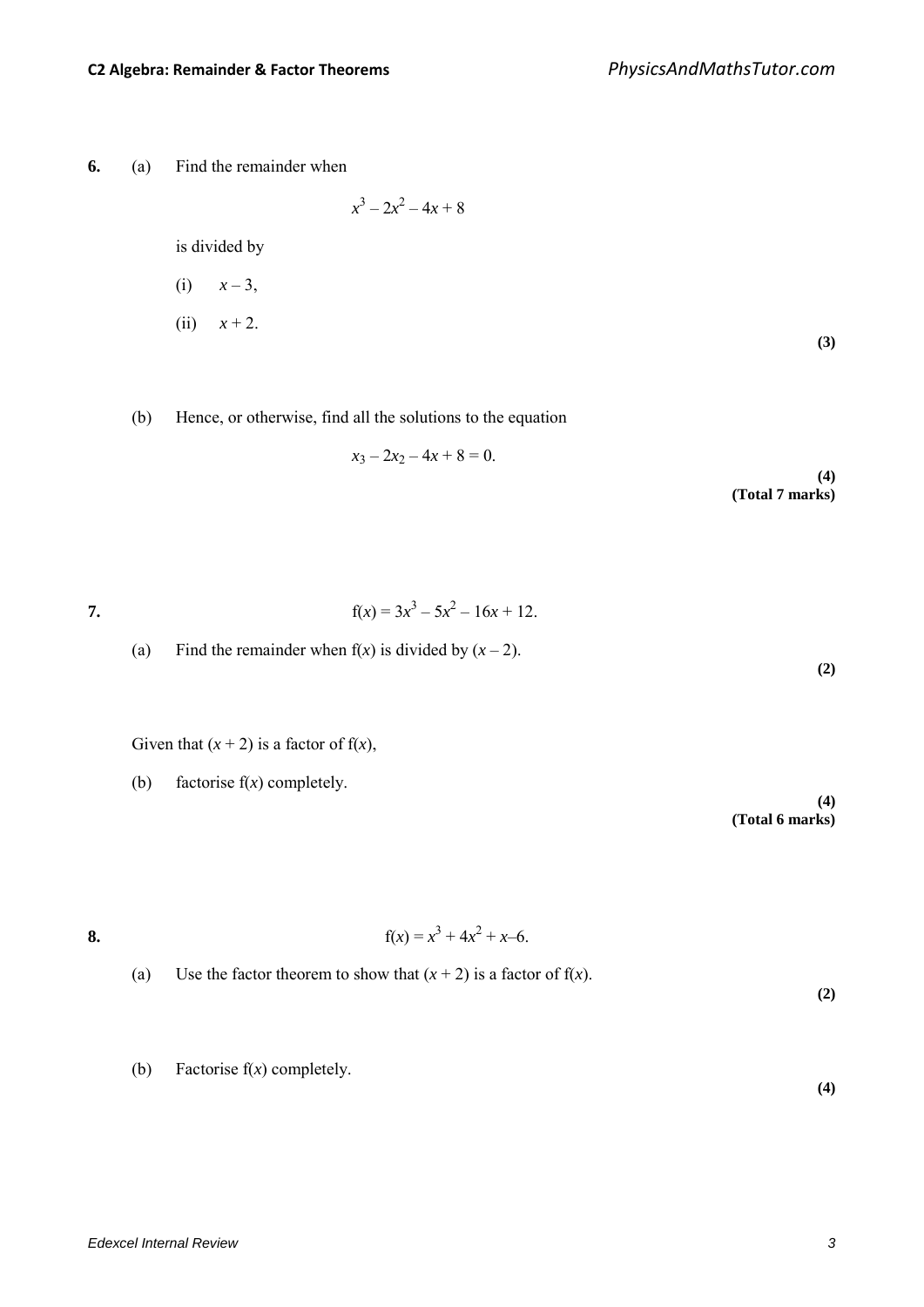(c) Write down all the solutions to the equation

 $x^3 + 4x^2 + x - 6 = 0.$ **(1) (Total 7 marks)**

**9.**  $f(x) = 2x^3 + 3x^2 - 29x - 60$ .

(a) Find the remainder when  $f(x)$  is divided by  $(x + 2)$ .

(b) Use the factor theorem to show that  $(x + 3)$  is a factor of  $f(x)$ .

(c) Factorise f(*x*) completely.

**10.**  $f(x) = 2x^3 - x^2 + ax + b$ , where a and b are constants. It is given that  $(x - 2)$  is a factor of  $f(x)$ . When  $f(x)$  is divided by  $(x + 1)$ , the remainder is 6. Find the value of *a* and the value of *b*.

**(Total 7 marks)**

**(2)**

**(2)**

**(4)**

**(Total 8 marks)**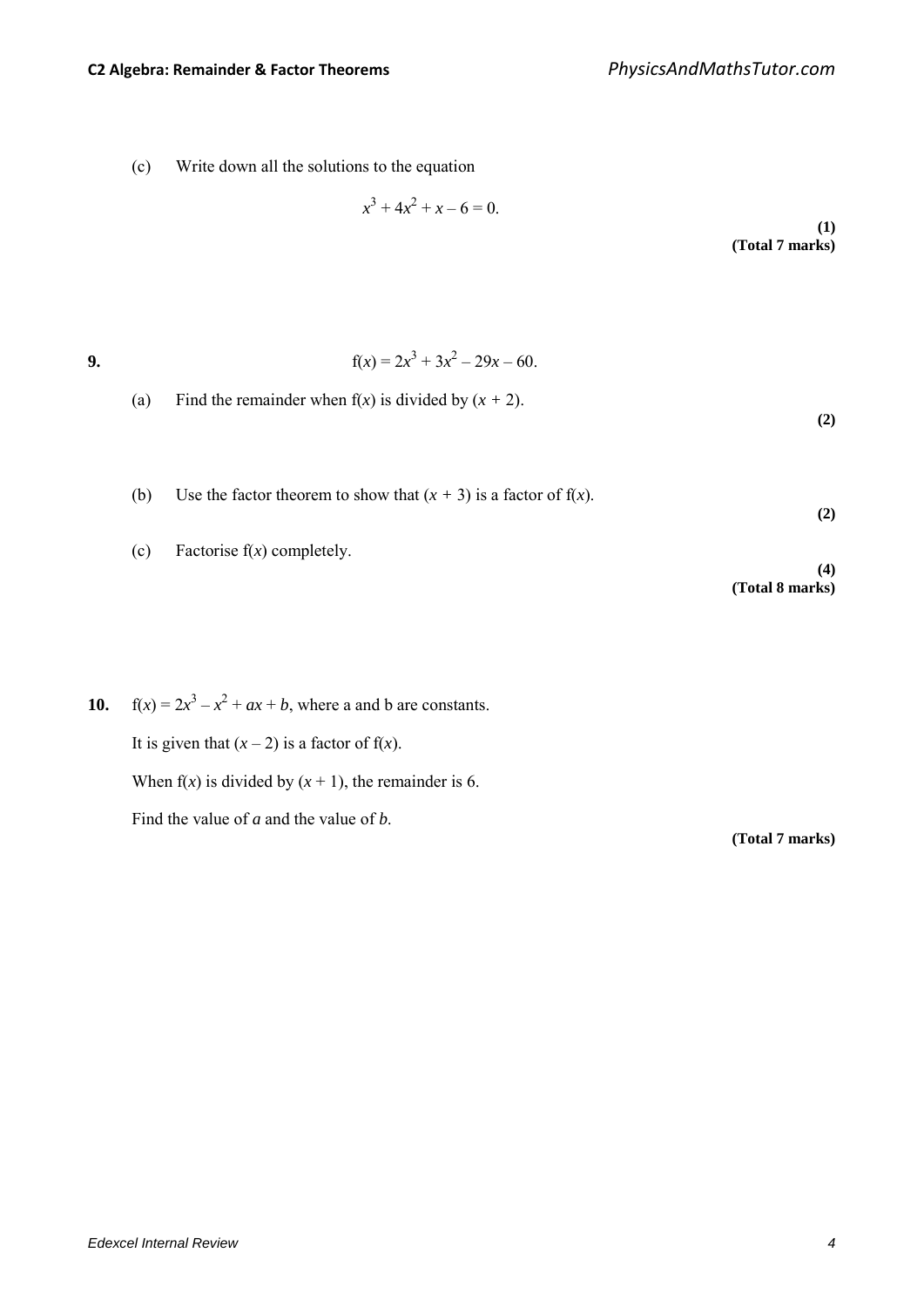11. 
$$
f(x) = 2x^3 + x^2 - 5x + c
$$
, where *c* is a constant.

Given that  $f(1) = 0$ ,

(a) find the value of 
$$
c
$$
, (2)

- (b) factorise f(*x*) completely, **(4)**
- (c) find the remainder when  $f(x)$  is divided by  $(2x-3)$ .

**(2) (Total 8 marks)**

### **12.** A function f is defined as

 $f(x) = 2x^3 - 8x^2 + 5x + 6$ ,  $x \in \mathbb{R}$ .

Using the remainder theorem, or otherwise, find the remainder when  $f(x)$  is divided by

$$
(a) \quad (x-2), \tag{2}
$$

- (b)  $(2x+1)$ . **(2)**
- (c) Write down a solution of  $f(x) = 0$ .

**(1) (Total 5 marks)**

13. (a) Use the factor theorem to show that 
$$
(x + 4)
$$
 is a factor of  $2x^3 + x^2 - 25x + 12$ . (2)

(b) Factorise 
$$
2x^3 + x^2 - 25x + 12
$$
 completely.

**(4) (Total 6 marks)**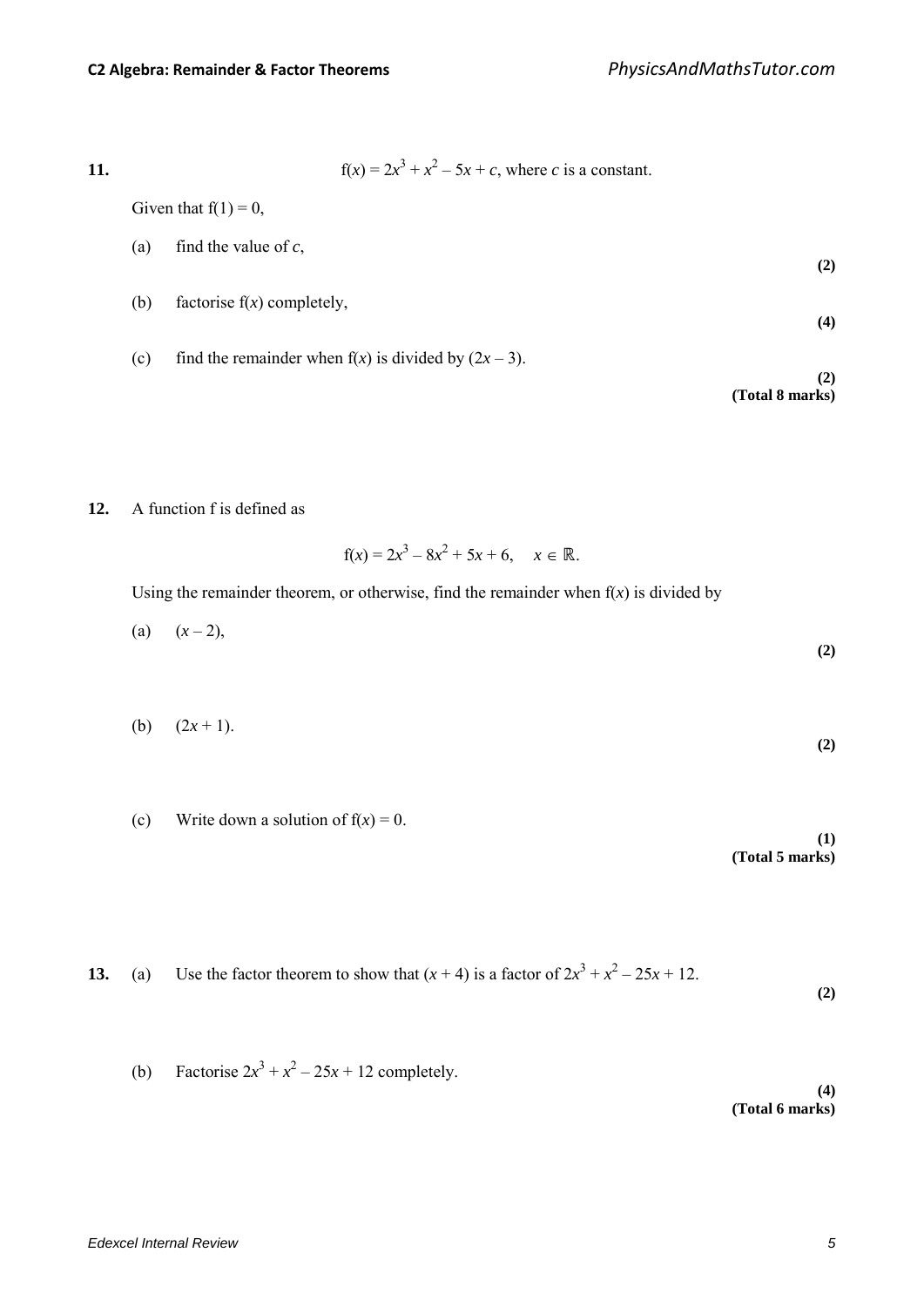14. 
$$
f(x) = 2x^3 - x^2 + 2x - 16.
$$

(a) Use the factor theorem to show that  $(x - 2)$  is a factor of  $f(x)$ .

Given that  $f(x) = (x - 2)(2x^2 + bx + c)$ ,

- (b) find the values of *b* and *c*.
- (c) Hence prove that  $f(x) = 0$  has only one real solution.

**(3) (Total 8 marks)**

**(2)**

**(3)**

15. 
$$
f(x) = 2ax^3 - ax^2 - 3x + 7,
$$

where *a* is a constant.

Given that the remainder when  $f(x)$  is divided by  $(x + 2)$  is  $-3$ ,

- (a) find the value of *a*,
- (b) find the remainder when  $f(x)$  is divided by  $(2x 1)$ .

**(2) (Total 5 marks)**

**(3)**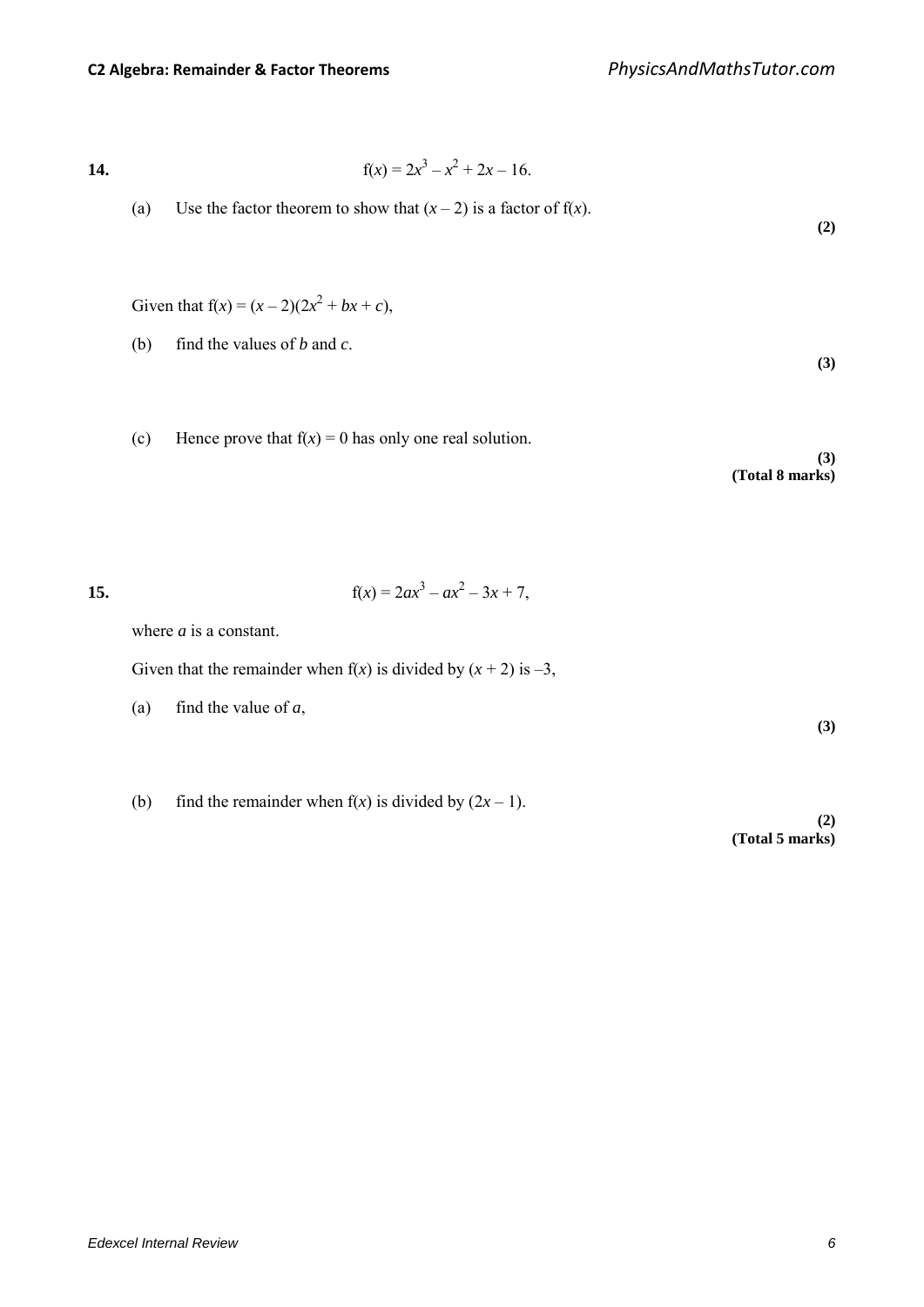**16.**  $f(x) = x^3 - 2x^2 + ax + b$ , where *a* and *b* are constants.

When  $f(x)$  is divided by  $(x - 2)$ , the remainder is 1.

When  $f(x)$  is divided by  $(x + 1)$ , the remainder is 28.

- (a) Find the value of *a* and the value of *b*.
- (b) Show that  $(x-3)$  is a factor of  $f(x)$ .

**(2) (Total 8 marks)**

**(6)**

**17.**

$$
f(x) = x3 + (p + 1)x2 - 18x + q
$$
, where *p* and *q* are integers.

Given that  $(x - 4)$  is a factor of  $f(x)$ ,

(a) show that  $16p + q + 8 = 0$ . **(3)**

Given that  $(x + p)$  is also a factor of  $f(x)$ , and that  $p > 0$ ,

- (b) show that  $p^2 + 18p + q = 0$ . **(3)**
- (c) Hence find the value of *p* and the corresponding value of *q*. **(5)**
- (d) Factorise f(*x*) completely.

**(2) (Total 13 marks)**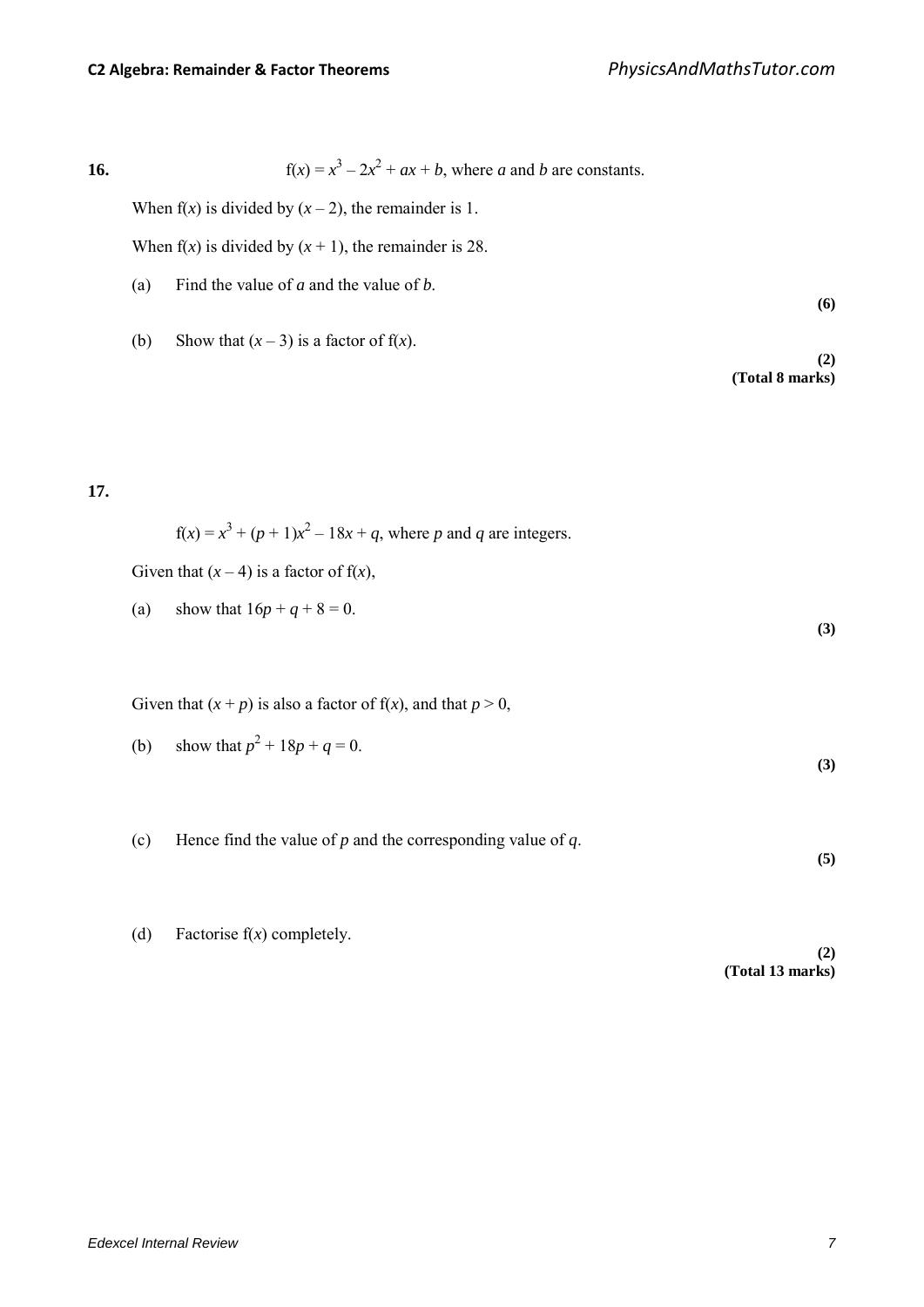**18.**

$$
f(x) = (x^2 + p)(2x + 3) + 3,
$$

where *p* is a constant.

(a) Write down the remainder when 
$$
f(x)
$$
 is divided by  $(2x + 3)$ . (1)

Given that the remainder when  $f(x)$  is divided by  $(x - 2)$  is 24,

(b) prove that 
$$
p = -1
$$
, (2)

(c) factorise 
$$
f(x)
$$
 completely.

**19.**

$$
f(x) = x^3 - 19x - 30.
$$

(a) Show that  $(x + 2)$  is a factor of  $f(x)$ .

(b) Factorise f(*x*) completely.

**(4) (Total 6 marks)**

**(2)**

**(4)**

**(Total 7 marks)**

**20.**  $f(x) = 6x^3 + px^2 + qx + 8$ , where *p* and *q* are constants.

Given that  $f(x)$  is exactly divisible by  $(2x - 1)$ , and also that when  $f(x)$  is divided by  $(x - 1)$  the remainder is –7,

(a) find the value of  $p$  and the value of  $q$ .

**(6)**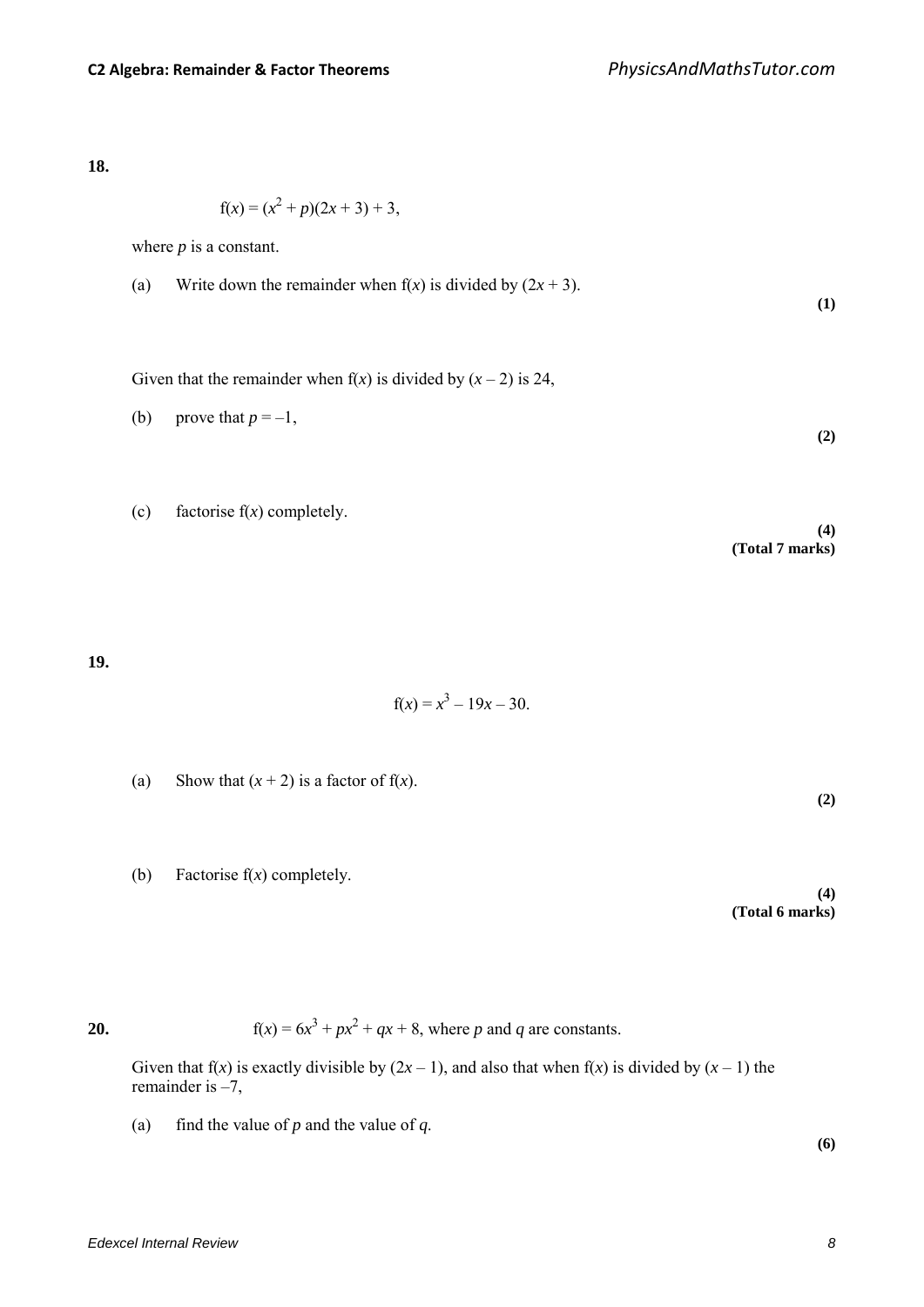(b) Hence factorise f(*x*) completely.

**(3) (Total 9 marks)**

**21.**



The diagram above shows part of the curve *C* with equation  $y = f(x)$ , where

$$
f(x) = x^3 - 6x^2 + 5x.
$$

The curve crosses the *x*-axis at the origin *O* and at the points *A* and *B*.

(a) Factorise f(*x*) completely.

**(3)**

**(1)**

**(3)**

- (b) Write down the *x*-coordinates of the points *A* and *B*.
- (c) Find the gradient of *C* at *A*.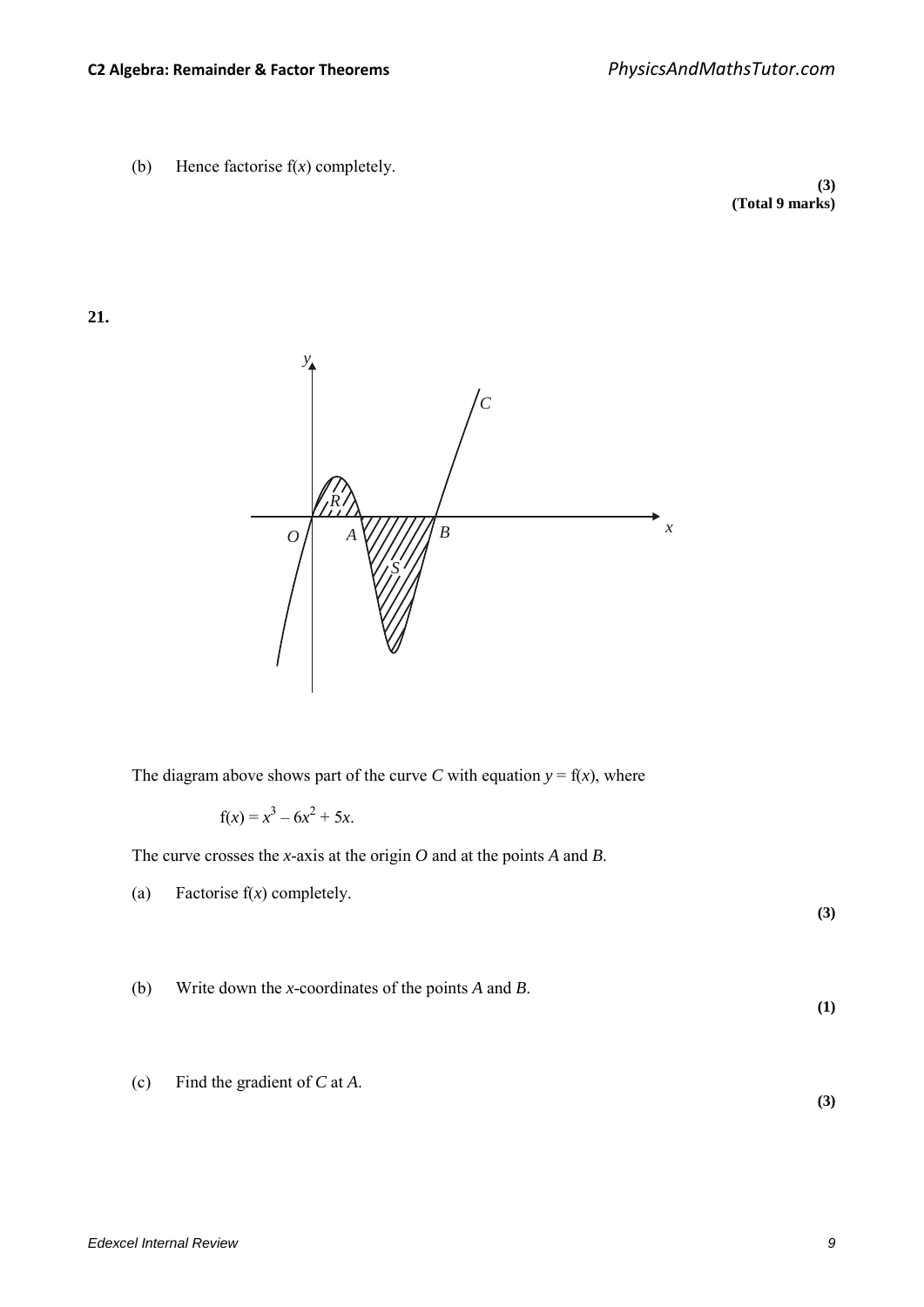The region *R* is bounded by *C* and the line *OA*, and the region *S* is bounded by *C* and the line *AB*.

(d) Use integration to find the area of the combined regions *R* and *S*, shown shaded in the diagram above.

$$
\begin{array}{c}\n(7) \\
(\text{Total 14 marks})\n\end{array}
$$

### **22.**  $f(x) = px^3 + 6x^2 + 12x + q$ .

Given that the remainder when  $f(x)$  is divided by  $(x - 1)$  is equal to the remainder when  $f(x)$  is divided by  $(2x + 1)$ ,

(a) find the value of 
$$
p
$$
.

Given also that  $q = 3$ , and p has the value found in part (a),

(b) find the value of the remainder.

```
(1)
(Total 5 marks)
```
**(4)**

**(2)**

**(3)**

**23.**  $f(n) = n^3 + pn^2 + 11n + 9$ , where *p* is a constant.

- (a) Given that  $f(n)$  has a remainder of 3 when it is divided by  $(n + 2)$ , prove that  $p = 6$ .
- (b) Show that  $f(n)$  can be written in the form  $(n + 2)(n + q)(n + r) + 3$ , where *q* and *r* are integers to be found.
- (c) Hence show that f(*n*) is divisible by 3 for all positive integer values of *n*.

**(2) (Total 7 marks)**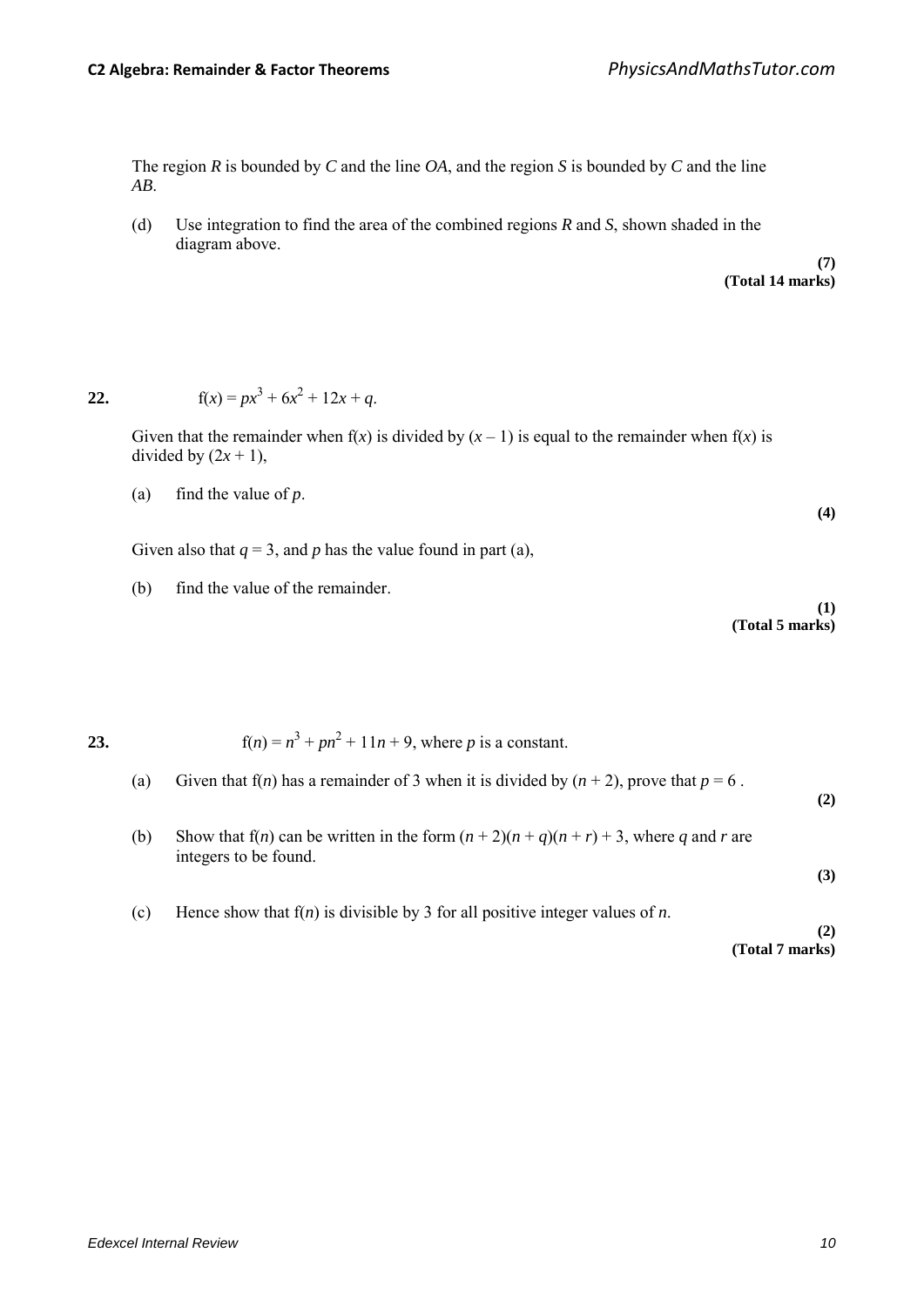$$
f(x) = ax^3 + 3x^2 + bx + 1,
$$

where *a* and *b* are constants.

When  $f(x)$  is divided by  $(x - 1)$  there is a remainder of 5. When  $f(x)$  is divided by  $(x + 2)$ there is a remainder of –1.

Find the value of *a* and the value of *b*.

**25.**  $f(x) = 2x^3 - x^2 + px + 6$ ,

where  $p$  is a constant.

Given that  $(x - 1)$  is a factor of  $f(x)$ , find

(a) the value of  $p$ ,

(b) the remainder when  $f(x)$  is divided by  $(2x + 1)$ .

**(2) (Total 4 marks)**

**(Total 5 marks)**

**(2)**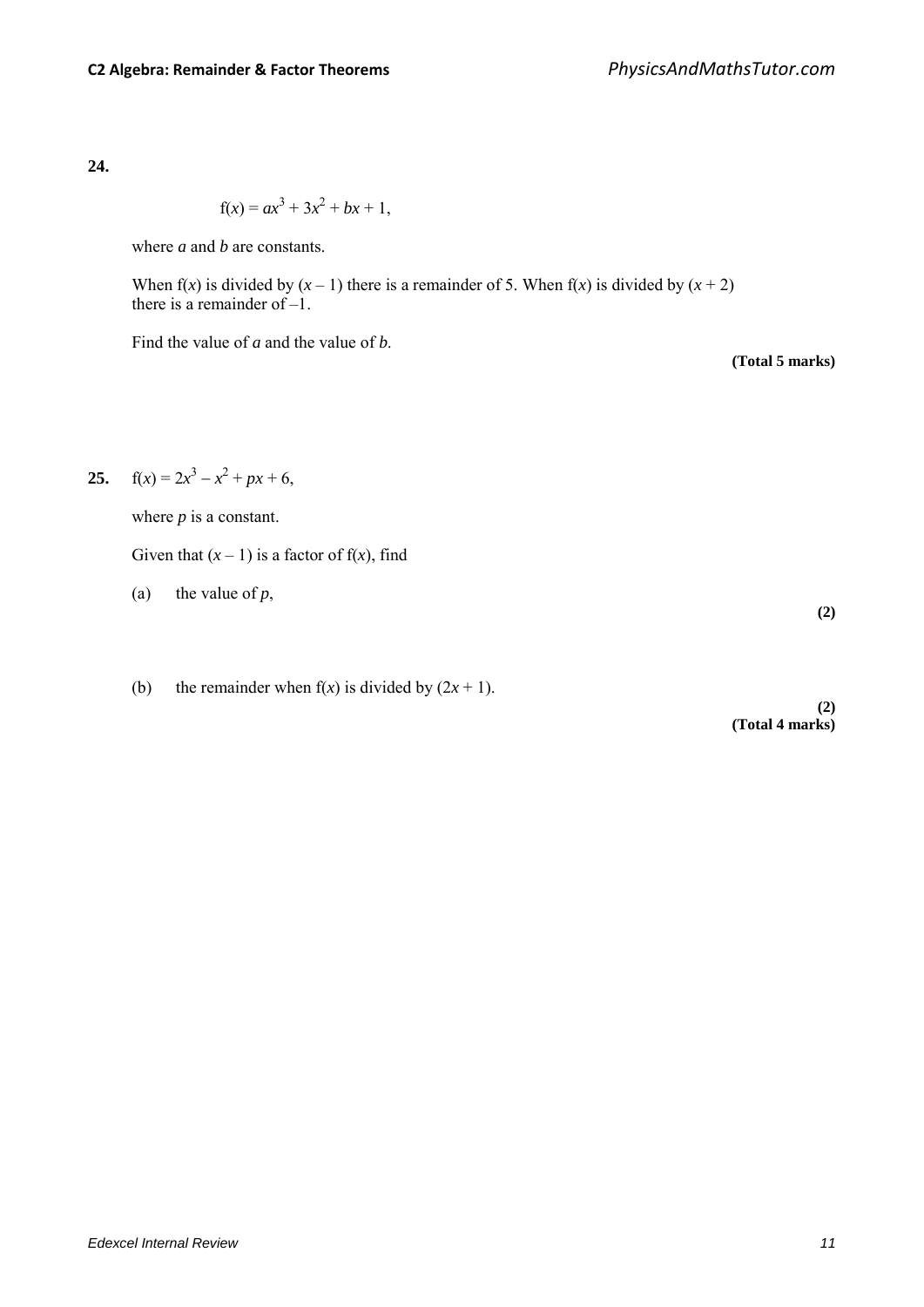## **C2 Algebra: Remainder & Factor Theorems** *PhysicsAndMathsTutor.com*

|  | 1. (a) Attempting to find $f(3)$ or $f(-3)$ | M1 |
|--|---------------------------------------------|----|
|  |                                             |    |

$$
f(3) = 3(3)^3 - 5(3)^2 - (58 \times 3) + 40 = 81 - 45 - 174 + 40 = -98
$$
 A1 2

### **Note**

# Alternative (long division): Divide by  $(x - 3)$  to get  $(3x^2 + ax + b)$ ,  $a \ne 0$ ,  $b \ne 0$ .  $(3x^2 + 4x - 46)$ , and  $-98$  seen. A1

(If continues to say 'remainder =  $98^\circ$ , isw)

### 'Grid' method

|   |   | -58 | 40     |
|---|---|-----|--------|
| 0 | q | 12  | $-138$ |
|   | 4 | 16  | -98    |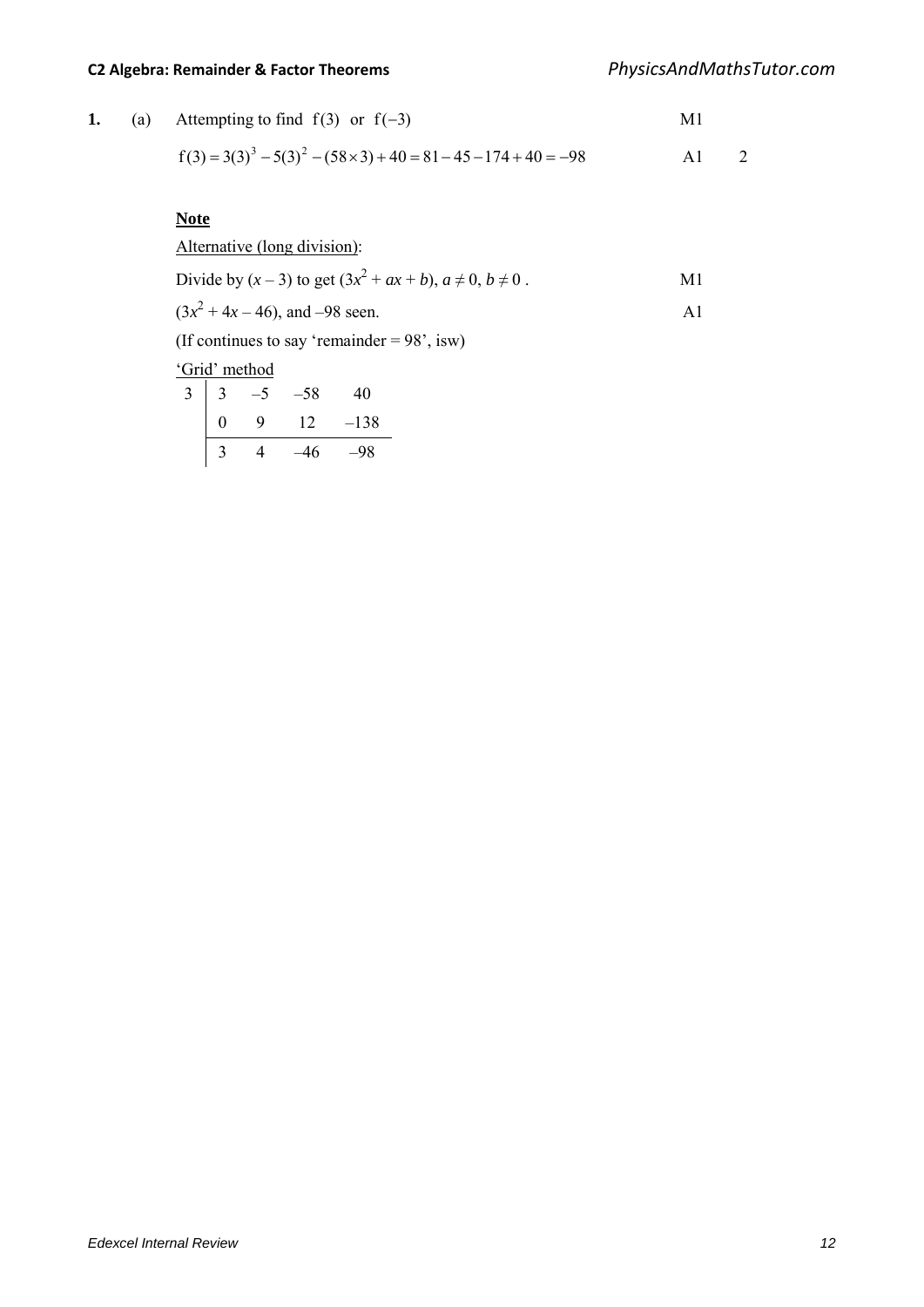(b) 
$$
\left\{3x^3 - 5x^2 - 58x + 40 = (x - 5)\right\}
$$
  $(3x^2 + 10x - 8)$  M1 A1

Attempt to factorise 3-term quadratic, or to use the quadratic formula (see general principles at beginning of scheme). This mark may be M1 implied by the correct solutions to the quadratic.

$$
(3x-2)(x+4) = 0
$$
  $x = ....$  or  $x = \frac{-10 \pm \sqrt{100 + 96}}{6}$  A1 ft

3  $\frac{2}{3}$  (or exact equiv.), -4, 5 (Allow 'implicit' solns, e.g. f(5) = 0, etc.) A1 5

Completely correct solutions without working: full marks.

#### **Note**

1st M requires use of  $(x - 5)$  to obtain  $(3x^2 + ax + b)$ ,  $a \ne 0$ ,  $b \ne 0$ . (Working need not be seen… this could be done 'by inspection'.)

'Grid' method

|  | $3 \begin{vmatrix} 3 & -5 & -58 & 40 \end{vmatrix}$ |                                                                                |
|--|-----------------------------------------------------|--------------------------------------------------------------------------------|
|  | $\begin{vmatrix} 0 & 15 & 50 & -40 \end{vmatrix}$   |                                                                                |
|  |                                                     | $\begin{vmatrix} 3 & 10 & -8 & 0 & \rightarrow (3x^2 + 10x - 8) \end{vmatrix}$ |

 $2<sup>nd</sup>$  M for the attempt to <u>factorise</u> their 3-term quadratic, or to solve it using the quadratic formula.

Factorisation:  $(3x^2 + ax + b) = (3x + c)(x + d)$ , where  $|cd| = |b|$ .

A1ft: Correct factors for their 3-term quadratic <u>followed by a solution</u> (at least one value, which might be incorrect), or numerically correct expression from the quadratic formula for their 3-term quadratic.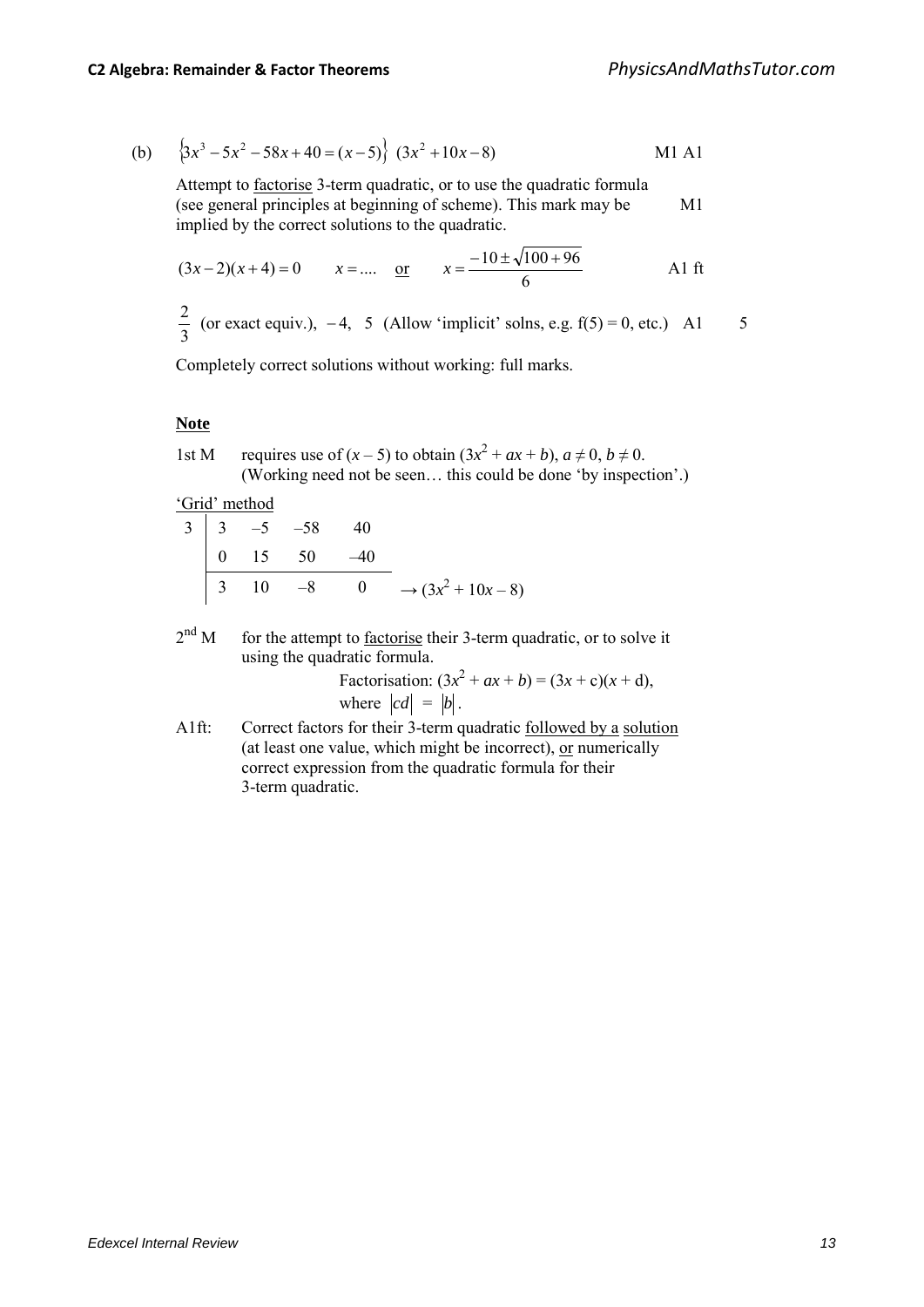Note therefore that if the quadratic is correctly factorised but no solutions are given, the last 2 marks will be lost. Alternative (first 2 marks):  $(x-5)(3x^2 + ax + b) = 3x^3 + (a-15)x^2 + (b-5a)x - 5b = 0$ , then compare coefficients to find values of *a* and *b*. M1  $a = 10, b = -8$  A1 Alternative 1: (factor theorem) M1: Finding that  $f(-4) = 0$ A1: Stating that  $(x + 4)$  is a factor. M1: Finding third factor  $(x-5)(x+4)(3x \pm 2)$ . A1: Fully correct factors (no ft available here) followed by a solution, (which might be incorrect). A1: All solutions correct. Alternative 2: (direct factorisation) M1: Factors  $(x-5)(3x+p)(x+q)$  A1:  $pq = -8$ M1:  $(x-5)(3x \pm 2)(x \pm 4)$ Final A marks as in Alternative 1. Throughout this scheme, allow  $\left| x \pm \frac{2}{3} \right|$ J  $\left(x\pm\frac{2}{2}\right)$ l  $\int x \pm$ 3  $x \pm \frac{2}{2}$  as an alternative to  $(3x \pm 2)$ .

2. (a) 
$$
f(\frac{1}{2}) = 2 \times \frac{1}{8} + a \times \frac{1}{4} + b \times \frac{1}{2} - 6
$$
 M1

$$
f(\frac{1}{2}) = -5 \implies \frac{1}{4}a + \frac{1}{2}b = \frac{3}{4} \text{ or } a + 2b = 3
$$

$$
f(-2) = -16 + 4a - 2b - 6
$$
 M1

$$
f(-2) = 0 \implies 4a - 2b = 22
$$

 Eliminating one variable from 2 linear simultaneous equations in *a* and *b* M1

$$
a = 5 \text{ and } b = -1 \qquad \qquad \text{A1} \qquad 6
$$

**[7]**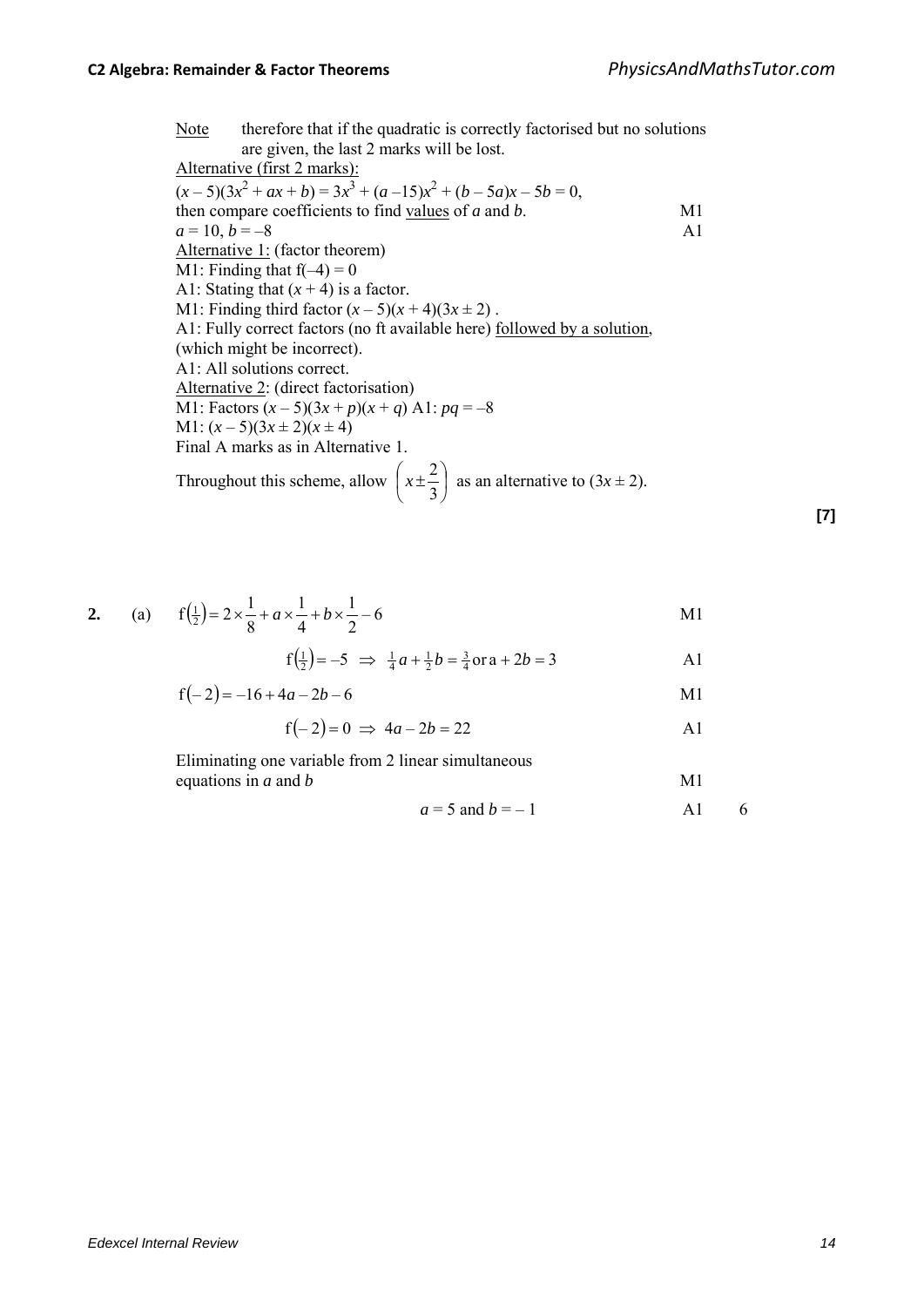#### **Note**

 $1<sup>st</sup> M1$  for attempting  $f(\pm \frac{1}{2})$  Treat the omission of the -5 here as a slip and allow the M mark.

 $1<sup>st</sup>$  A1 for first correct equation in *a* and *b* simplified to three non zero terms (needs –5 used)

s.c. If it is not simplified to three terms but is correct and is then used correctly with second equation to give correct answers- this mark can be awarded later.

 $2<sup>nd</sup>$  M1 for attempting  $f( \mp 2)$ 

 $2<sup>nd</sup>$  A1 for the second correct equation in *a* and *b*. simplified to three terms (needs 0 used) s.c. If it is not simplified to three terms but is correct and is then used correctly with first equation to give correct answers – this mark can be awarded later.

3<sup>rd</sup> M1 for an attempt to eliminate one variable from 2 linear simultaneous equations in *a* and *b*

 $3<sup>rd</sup>$  A1 for both  $a = 5$  and  $b = -1$  (Correct answers here imply previous two A marks)

#### Alternative;

M1 for dividing by  $(2x-1)$ , to get  $x^2 + \left(\frac{a+1}{2}\right)x +$  constant **with remainder as a function of**  $a$  **and**  $b$ **, and A1 as** before for equations stated in scheme .

M1 for dividing by  $(x + 2)$ , to get  $2x^2 + (a - 4)x$ ... (No need to see remainder as it is zero and comparison of coefficients may be used) with A1 as before

(b) 
$$
2x^3 + 5x^2 - x - 6 = (x+2)(2x^2 + x - 3)
$$
  
\t\t\t $= (x+2)(2x+3)(x-1)$    
\t\t\tNB  $(x+2)(x+\frac{3}{2})(2x-2)$  is A0   
\t\t\tBut  $2(x+2)(x+\frac{3}{2})(x-1)$   
\t\t\t is A1

#### **Note**

 $1<sup>st</sup>$  M1 for attempt to divide by  $(x+2)$  leading to a 3TQ beginning with correct term usually 2*x* 2

 $2<sup>nd</sup>$  M1 for attempt to factorize their quadratic provided no remainder

A1 is cao and needs all three factors

Ignore following work (such as a solution to a quadratic equation).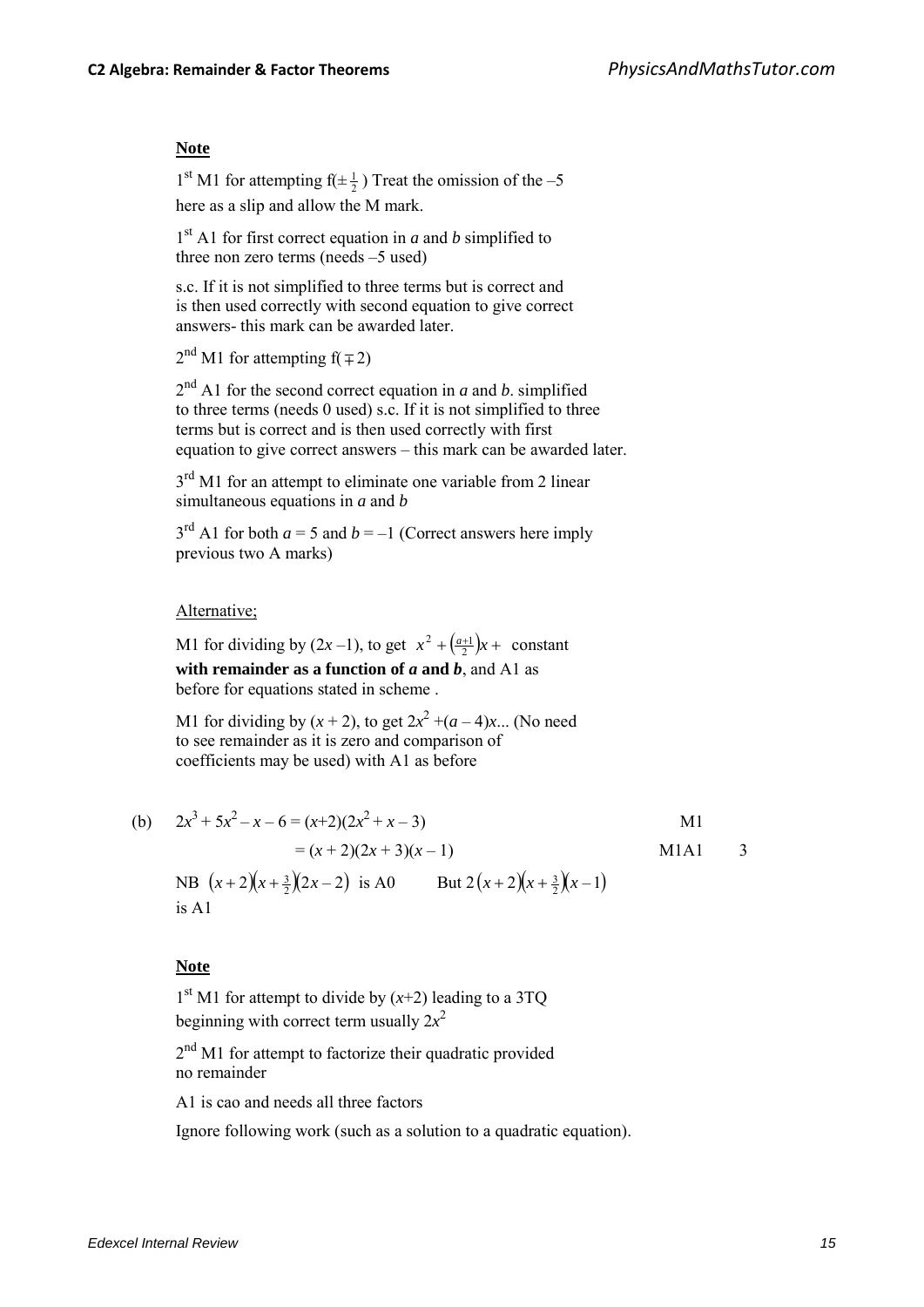Alternative;

M1 for finding second factor correctly by factor theorem, usually  $(x - 1)$ M1 for using two known factors to find third factor, usually  $(2x \pm 3)$ Then A1 for correct factorisation written as product  $(x + 2)(2x + 3)(x - 1)$ 

**[9]**

3. (a) 
$$
f(k) = -8
$$
 B1 1

(b)  $f(2) = 4 \implies 4 = (6-2)(2-k) - 8$  M1

So 
$$
k=-1
$$
 A1 2

#### **Note**

M1 for substituting  $x = 2$  (not  $x = -2$ ) and equating to 4 to form an equation in *k*. If the expression is expanded in this part, condone 'slips'for this M mark Treat the omission of the – 8 here as a 'slip' and allow the M mark.

#### Beware:

Substituting  $x = -2$  and equating to 0 (M0 A0) also gives  $k = -1$ . Alternative;

M1 for dividing by  $(x - 2)$ , to get  $3x +$  (function of *k*), with remainder as a function of *k*, and equating the remainder to 4. [Should be  $3x +$  $(4-3k)$ , remainder 4*k* ].

### No working:

 $k = -1$  with no working scores M0 A0.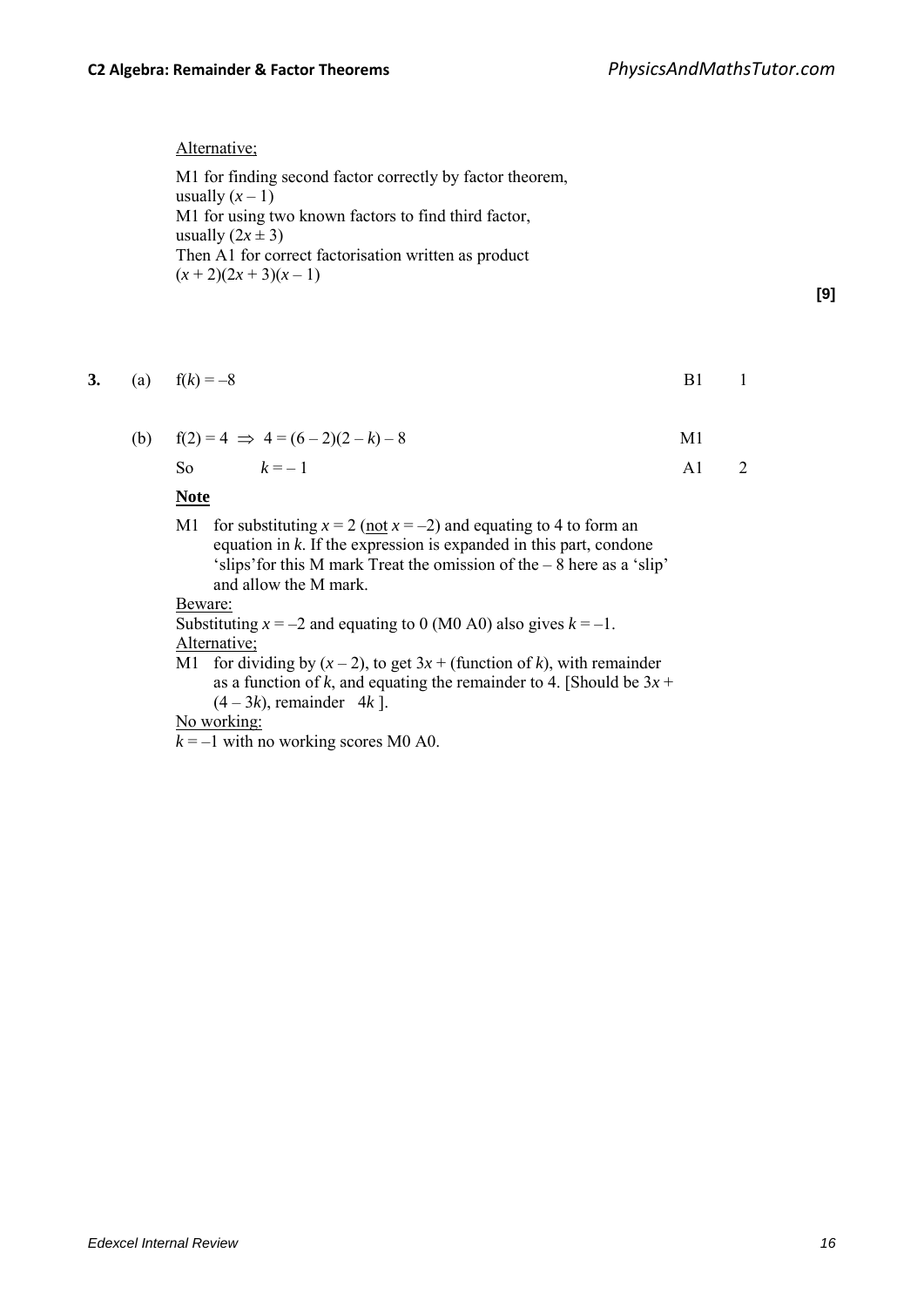(c) 
$$
f(x) = 3x^2 - (2 + 3k)x + (2k - 8) = 3x^2 + x - 10
$$
  
=  $(3x - 5)(x + 2)$  M1A1 3

#### **Note**

| 1 <sup>st</sup> M1 | for multiplying out and substituting their (constant) value<br>of $k$ (in either order). The multiplying-out may occur earlier.<br>Condone, for example, sign slips, but if the 4 (from part (b)) |
|--------------------|---------------------------------------------------------------------------------------------------------------------------------------------------------------------------------------------------|
|                    | is included in the $f(x)$ expression, this is M0. The $2^{nd}$ M1 is<br>still available.                                                                                                          |
| $-1$ and $-1$      |                                                                                                                                                                                                   |

 $2<sup>nd</sup>$  M1 for an attempt to factorise their three term quadratic (3TQ).

A1 The correct answer, as a product of factors, is required.

$$
x = \frac{3}{x-3}(x+2)
$$

 Ignore following work (such as a solution to a quadratic equation). If the 'equation' is solved but factors are never seen, the  $2<sup>nd</sup> M$ is not scored.

**[6]**

| 4. | (a) $f(2) = 16 + 40 + 2a + b$ or $f(-1) = 1 - 5 - a + b$                                   | M1 A1 |  |
|----|--------------------------------------------------------------------------------------------|-------|--|
|    | Finds 2nd remainder and equates to 1st $\Rightarrow$ 16 + 40 +<br>$2a + b = 1 - 5 - a + b$ | M1 A1 |  |
|    | $a = -20$                                                                                  | Alcso |  |
|    | <b>Notes:</b>                                                                              |       |  |

**M1**: Attempts  $f(\pm 2)$  or  $f(\pm 1)$ 

**A1** is for the answer shown (or simplified with terms collected) for one remainder

**M1**: Attempts other remainder and puts one equal to the other **A1**: for correct equation in *a* (and *b*) then **A1 for**  $a = -20$  **cso**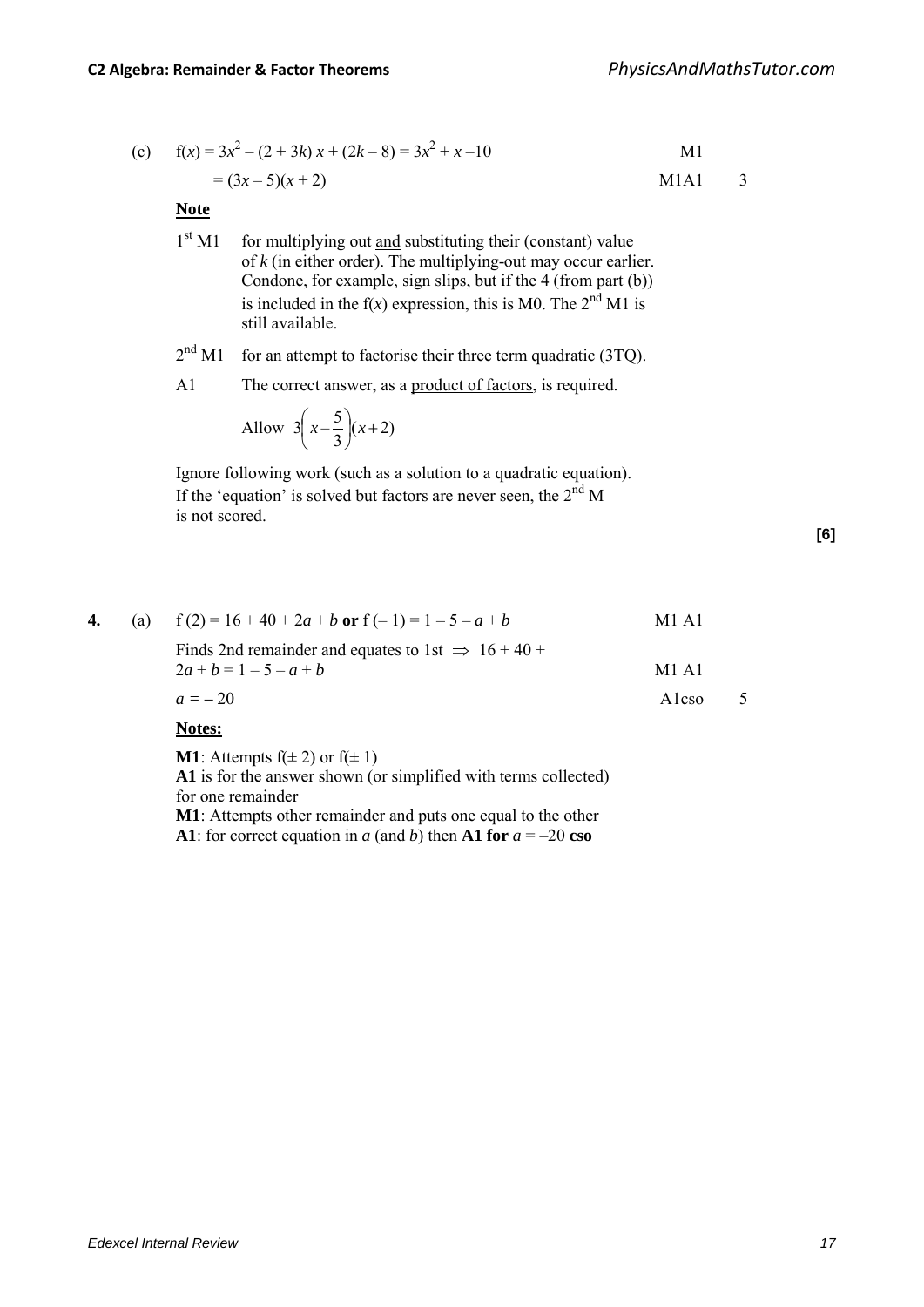#### **Alternative for (a)**

| Uses long division, to get remainders as $b + 2a + 56$ or $b - a -$                                           |       |  |
|---------------------------------------------------------------------------------------------------------------|-------|--|
| 4 or correct equivalent                                                                                       | M1 A1 |  |
| Uses second long division as far as remainder term, to get<br>$b + 2a + 56 = b - a - 4$ or correct equivalent | M1 A1 |  |
| $a = -20$                                                                                                     | Alcso |  |
| Alternatives                                                                                                  |       |  |

**M1**: Uses long division of  $x^4 + 5x^3 + ax + b$  by  $(x \pm 2)$  or by  $(x \pm 1)$  as far as three term quotient **A1**: Obtains at least one correct remainder **M1**: Obtains second remainder and puts two remainders (no *x* terms) equal **A1**: correct equation **A1**: correct answer *a* = –20 following correct work.

| (b) $f(-3) = (-3)^4 + 5(-3)^3 - 3a + b = 0$ | $M1$ Alft             |  |
|---------------------------------------------|-----------------------|--|
| $81 - 135 + 60 + b = 0$ gives $b = -6$      | Al cso $\overline{3}$ |  |

#### **Notes**

**M1**: Puts  $f(\pm 3) = 0$ 

**A1** is for  $f(-3) = 0$ , (where f is original function), with no sign or substitution errors (follow through on 'a' and could still be in terms of a)

**A1**:  $b = -6$  is cso.

#### **Alternative for (b)**

| Uses long division of $x^4 + 5x^3 - 20x + b$ by $(x + 3)$ to obtain |           |
|---------------------------------------------------------------------|-----------|
| $x^3 + 2x^2 - 6x + a + 18$ (with their value for a)                 | $M1$ Alft |
| Giving remainder $b + 6 = 0$ and so $b = -6$                        | A cso     |

#### **Alternatives**

**M1**: complete long division as far as constant (ignore remainder)

**A1ft**: needs correct answer for their *a* **A1**: correct answer

#### **Beware:**

It is possible to get correct **answers with wrong working**. If remainders are equated to 0 in part (a) both correct answers are obtained fortuitously. This could score M1A1M0A0A0M1A1A0

**[8]**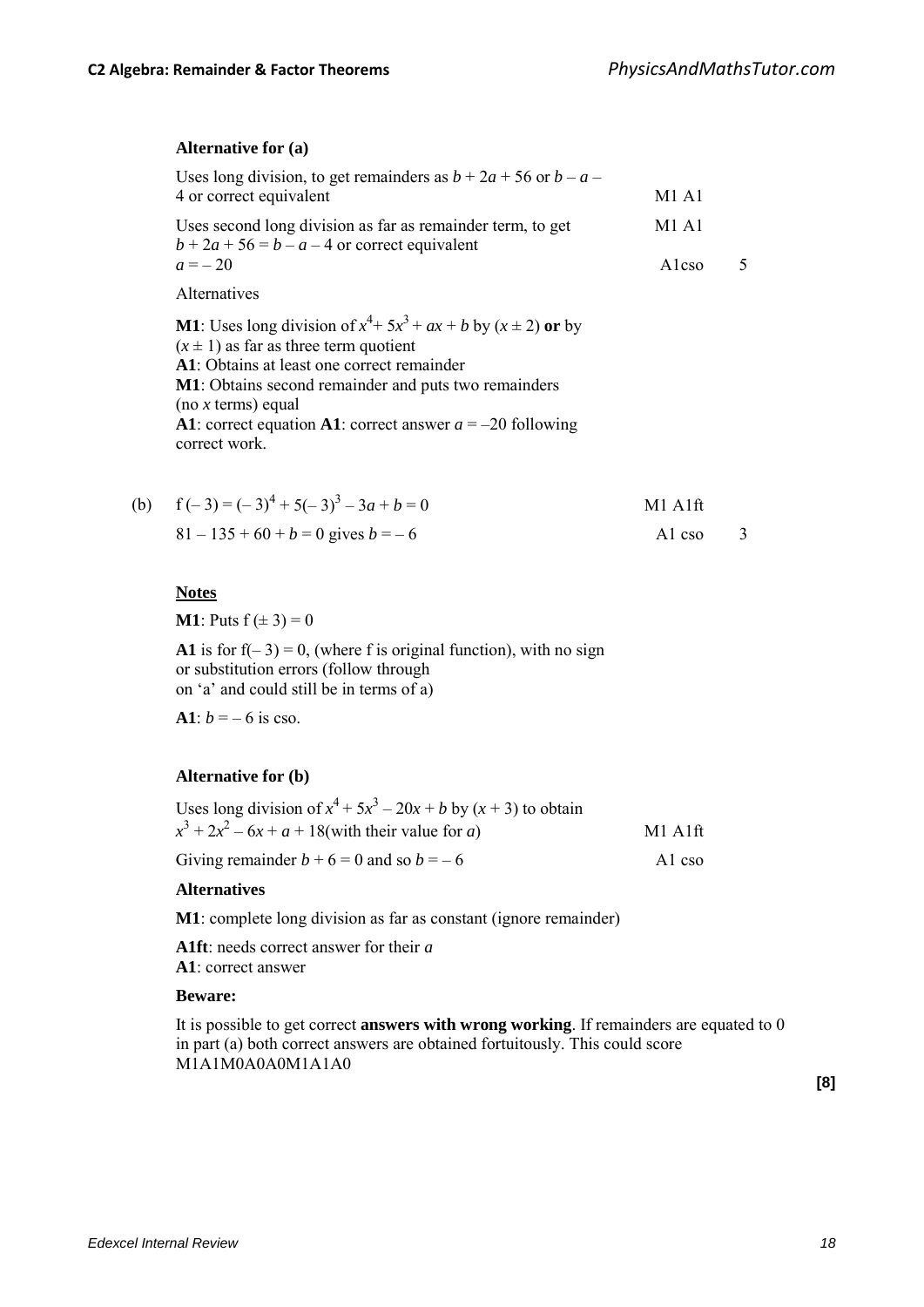5. (a) Attempt to find f(-4) or f(4). 
$$
(f(-4) = 2(-4)^3 - 3(-4)^2 - 39(-4) + 20)
$$
 M1  
\n $(= -128 - 48 + 156 + 20) = 0$ , so  $(x + 4)$  is a factor.

Long division scores no marks in part (a). The <u>factor theorem</u> is required.

However, the first two marks in (b) can be earned from division seen in (a) but if a different long division result is seen in (b), the work seen in (b) takes precedence for marks in (b).

A1 requires zero and a simple **conclusion** (even just a tick, or Q.E.D.), or may be scored by a <u>preamble</u>, e.g. 'If  $f(-4) = 0$ ,  $(x + 4)$  is a factor....'

(b) 
$$
2x^3 - 3x^2 - 39x + 20 = (x + 4)(2x^2 - 11x + 5)
$$
 M1A1  
\n.... $(2x - 1)(x - 5)$  (The 3 brackets need not be written together) M1A1cso  
\nor  $\dots \dots \begin{pmatrix} 1 \\ x - \frac{1}{2} \end{pmatrix} (2x - 10)$  or equivalent

First M requires use of  $(x + 4)$  to obtain  $(2x^2 + ax + b)$ ,  $a \ne 0$ ,  $b \neq 0$ , even with a remainder. Working need not be seen... this could be done 'by inspection'. Second M for the attempt to factorise their three-term quadratic.

Usual rule:  $(kx^2 + ax + b) = (px + c)(qx + d)$ , where  $|cd| = |b|$ and  $|pa| = |k|$ . If 'solutions' appear before or after factorisation, ignore…

… but factors must be seen to score the second M mark.

Alternative (first 2 marks):  $(x+4)(2x^2+ax+b)=2x^3+(8+a)x^2+(4a+b)x+4b=0,$ then compare coefficients to find values of *a* and *b.* [M1]  $a = -11, b = 5$  [A1]

Alternative:

Factor theorem: Finding that 
$$
f\left(\frac{1}{2}\right) = 0
$$
.  
\n
$$
\therefore \text{ factor is, } (2x - 1) \text{ [M1, A1]}
$$
\nFinding that  $f(5) = 0$   $\therefore$  factor is,  $(x - 5) \text{ [M1, A1]}$ 

"Combining" all 3 factors is not required. If just one of these is found, score the first 2 marks M1A1M0A0 <u>Losing a factor of 2:</u>  $(x+4)$   $x-\frac{1}{2}$ J  $\left(x-\frac{1}{2}\right)$  $\left(x-\frac{1}{2}\right)(x-5)$  scores M1 A1 M1 A0 Answer only, one sign wrong: e.g. $(x+4)(2x-1)(x+5)$  scores M1 A1 M1 A0

**[6]**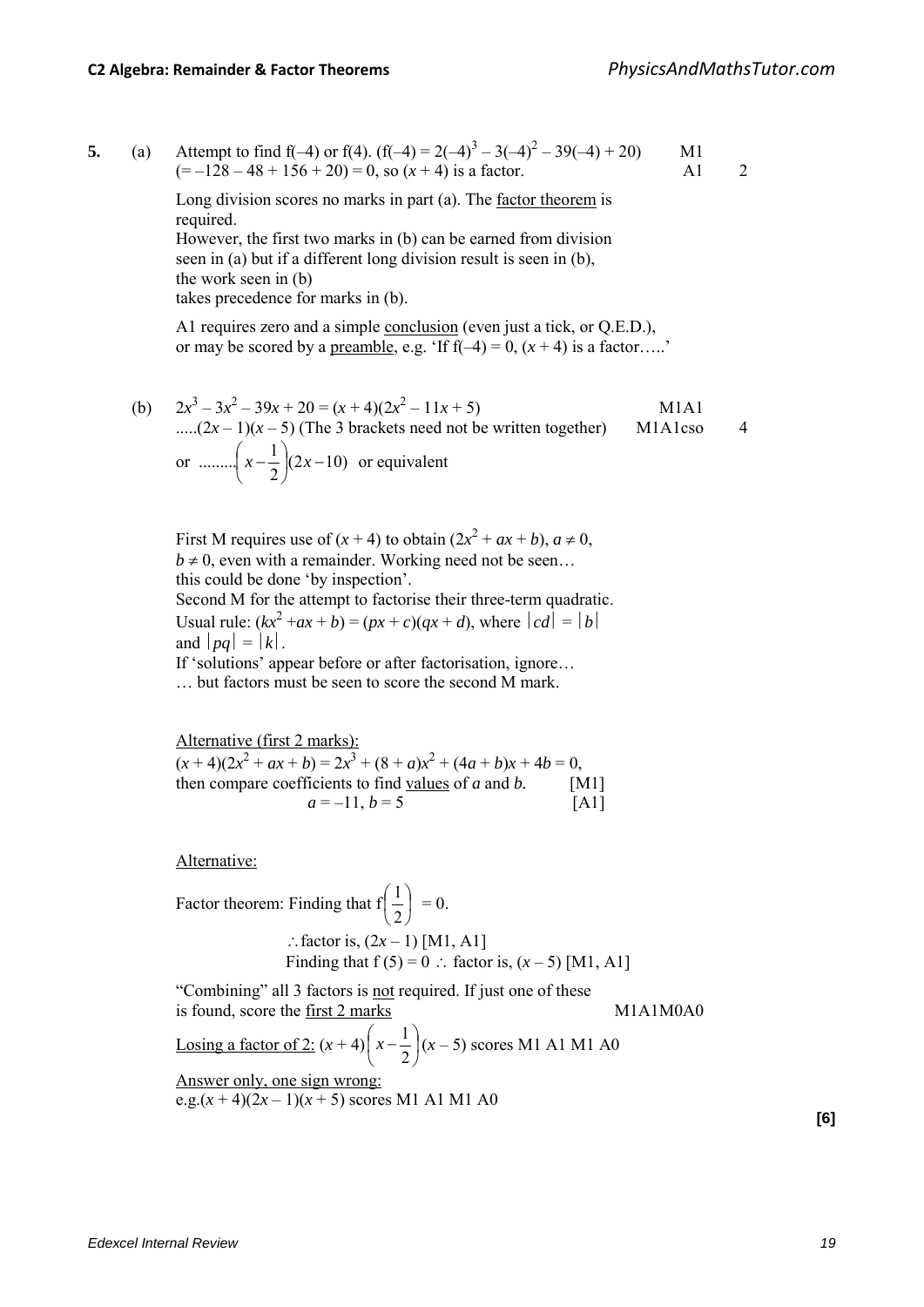|  |  |  | <b>6.</b> (a) (i) $f(3) = 3^3 - 2 \times 3^2 - 4 \times 3 + 8; = 5$ | M1; A1 |
|--|--|--|---------------------------------------------------------------------|--------|
|--|--|--|---------------------------------------------------------------------|--------|

(ii)  $f(-2) = (-8 - 8 + 8 + 8) = 0$  (B1 on Epen, but A1 in fact) B1 3 M1 is for attempt at **either**  $f(3)$  or  $f(-3)$  in (i) or  $f(-2)$  or  $f(2)$  in (ii).

**No** working seen: Both answers correct scores full marks One correct ;M1 then A1B0 or A0B1, whichever appropriate.

Alternative (Long division)

Divide by  $(x-3)$  OR  $(x+2)$  to get  $x^2 + ax + b$ , *a* may be zero [M1]  $x^{2} + x - 1$  and + 5 seen i.s.w. (or "remainder = 5") [A1]  $x^2 - 4x + 4$  and 0 seen (or "no remainder") [B1]

(b)  $[(x+2)](x^2-4x+4) (= 0$  not required) [must be seen or used in (b)] M1A1  $(x + 2) (x - 2)^2 (= 0)$  (can imply previous 2 marks) M1 Solutions:  $x = 2$  or  $-2$  (both) or  $(-2, 2, 2)$  [**no wrong working seen**] A1 4

First M1 requires division by a **found factor** ; e.g  $(x + 2)$ ,  $(x - 2)$  or what candidate thinks is a **factor** to get  $(x^2 + ax + b)$ , *a* may be zero. First A1 for  $[(x+2)] (x^2-4x+4)$  or  $(x-2)(x^2-4)$ Second M1:attempt to factorise **their** found quadratic. (or use formula correctly) [Usual rule:  $x^2 + ax + b = (x + c)(x + d)$ , where  $|cd| = |b|$ .]

#### **N.B. Second A1 is for solutions, not factors**

**SC**: (i) Answers only: Both correct, and no wrong, award M0A1M0A1 (as if B1,B1) One correct, (even if 3 different answers) award M0A1M0A0 (as if B1) (ii) Factor theorem used to find two correct factors, award M1A1, then M0, A1 if both correct solutions given. (–2, 2, 2 would earn all marks) (iii) If in (a) candidate has  $(x + 2)(x^2 - 4)$  B0, but then repeats in (b), can score M1A0M1(if goes on to factorise)A0 (answers fortuitous)

*Alternative (first two marks)*

 $(x+2)(x^2 + bx + c) = x^3 + (2 + b)x^2 + (2b + c)x + 2c = 0$  and then compare with  $x^3 - 2x^2 - 4x + 8 = 0$  to find *b* and *c*. [M1]  $b = -4$ ,  $c = 4$  [A1]

*Method of grouping*

 $x^3 - 2x^2 - 4x + 8 = x^2(x - 2)$ ,  $4(x \pm 2)$  M1;  $= x^2(x - 2) - 4(x - 2)$  A1  $[=(x^2-4)(x-2)] = (x+2)(x-2)^2$  M1 Solutions:  $x = 2$ ,  $x = -2$  both A1

**[7]**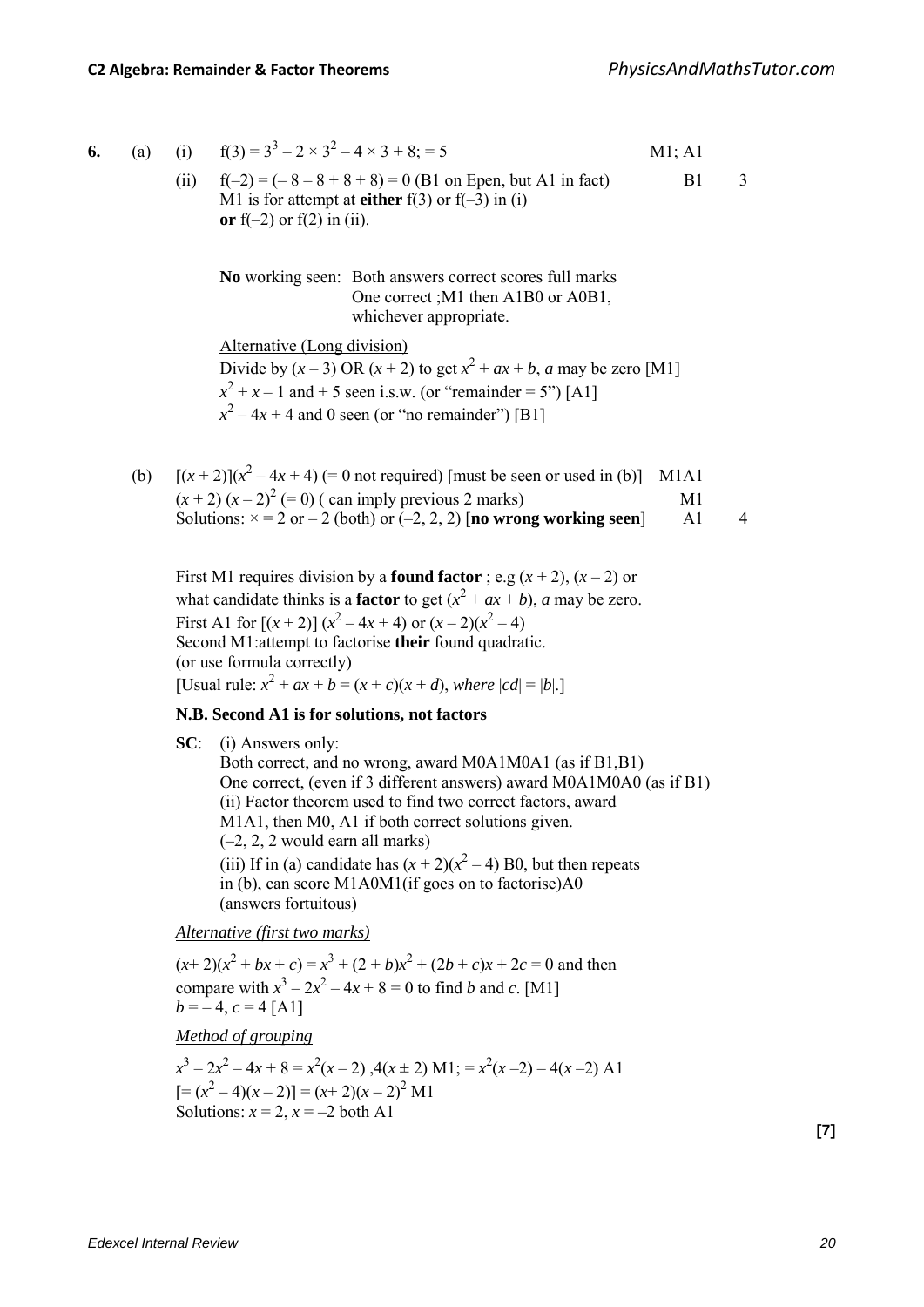**7.** (a)  $f(2) = 24 - 20 - 32 + 12 = -16$  (M: Attempt  $f(2)$  or  $f(-2)$ ) M1A1 2 (If continues to say 'remainder  $= 16$ ', isw) Answer must be seen in part (a), not part (b). Answer only (if correct) scores both marks. (16 as 'answer only' is M0A0). Alternative (long division): Divide by  $(x - 2)$  to get  $(3x^2 + ax + b)$ ,  $a \ne 0$ ,  $b \ne 0$ . [M1]  $(3x^2 + x - 14)$ , and  $-16$  sen. [A1] (if continues to say 'remainder  $= 16$ ', isw) (b)  $(x+2)(3x^2-11x+6)$  M1A1  $(x+2)(3x-2)(x-3)$  M1A1 4 (If continues to 'solve an equation', isw) First M requires division by  $(x + 2)$  to get  $(3x^2 + ax + b)$ ,  $a \ne 0$ ,  $b \ne 0$ ). Second M for attempt to factorise their quadratic, even if wrongly obtained, perhaps with a remainder from their division. Usual rule:  $(kx^2 + ax + b) = (px + c)(qx + d)$ , where  $|pq| = |k|$ and  $|cd| = |b|$ . Just solving their quadratic by the formula is M0. "Combining" all 3 factors is not required. Alternative (first 2 marks):  $(x+2)(3x^2+ax+b)=3x^3+(6+a)x^2+(2a+b)x+2b=0,$ then compare coefficients to find values of *a* and *b*. [M1]  $a = -11, b = 6$  [A1] Alternative: Factor theorem: Finding that  $f(3) = 0$  ∴ factor is,  $(x - 3)$  [M1, A1] Finding that  $f\left|\frac{2}{3}\right|$  $\big)$  $\left(\frac{2}{2}\right)$  $\setminus$ ſ 3  $\left(\frac{2}{3}\right) = 0$  ∴ factor is,  $(3x-2)$ [M1, A1] If just one of these is found, score the first 2 marks M1A1M0A0.

> <u>Losing a factor of 3:</u>  $(x+2)$   $x-\frac{2}{3}$ J  $\left(x-\frac{2}{x}\right)$  $\left(x-\frac{2}{3}\right)(x-3)$  scores M1A1M1A0.

Answer only, one sign wrong: e.g.  $(x+2)(3x-2)(x+3)$  scores M1A1M1A0.

**[6]**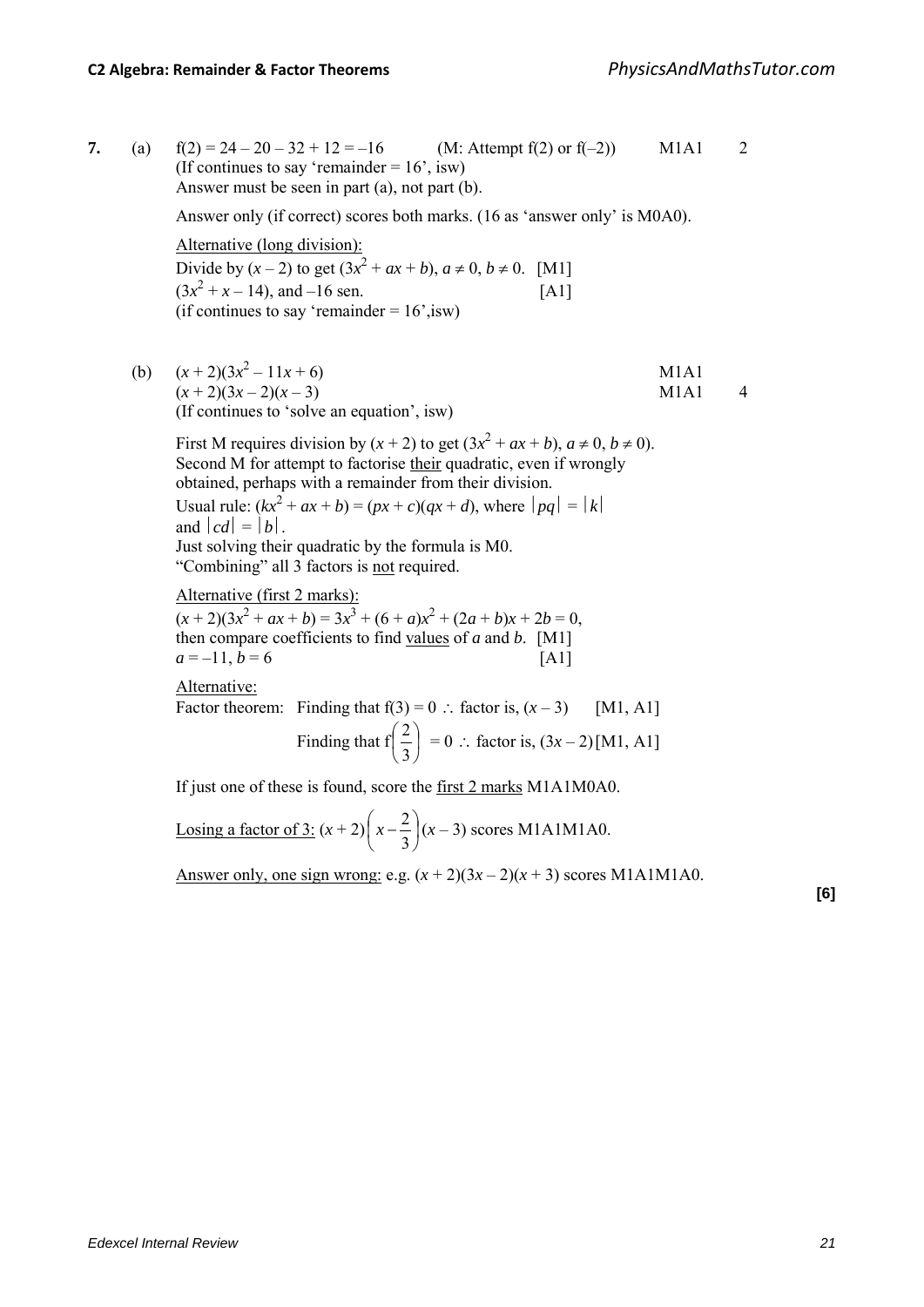| 8. | (a) $f(-2) = (-2)^3 + 4(-2)^2 + (-2) - 6$                                                                                                                                                                                                                                                                                                                                                                                                | M1 |  |
|----|------------------------------------------------------------------------------------------------------------------------------------------------------------------------------------------------------------------------------------------------------------------------------------------------------------------------------------------------------------------------------------------------------------------------------------------|----|--|
|    | $\left\{ = -8 + 16 - 2 - 6 \right\}$<br>$= 0$ , $\therefore$ $x + 2$ is a factor                                                                                                                                                                                                                                                                                                                                                         | A1 |  |
|    | Attempting $f(\pm 2)$ : No x s; allow invisible brackets for M mark<br>Long division: M0 A0.                                                                                                                                                                                                                                                                                                                                             | M1 |  |
|    | $= 0$ and minimal conclusion (e.g. factor, hence result, QED, $\checkmark$ , $\Box$ ).<br>If result is stated first [i.e. If $x + 2$ is a factor, $f(-2) = 0$ ]<br>conclusion is not needed.<br>Invisible brackets used as brackets can get M1 A1, so<br>$f(-2) = -2^3 + 4 \times -2^2 + -2 - 6$ { = -8 + 16 - 2 - 6} = 0,<br>$\therefore$ x + 2 is a factor M1 A1, but<br>$f(-2) = -2^3 + 4 \times -2^2 + -2 - 6 = -8 - 16 - 2 - 6 = 0$ |    |  |
|    | $\therefore$ x + 2 is a factor M1 A0<br>Acceptable alternatives include: $x = -2$ is a factor, $f(-2)$ is a factor.                                                                                                                                                                                                                                                                                                                      | A1 |  |

(b) 
$$
x^3 + 4x^2 + x - 6 = (x+2)(x^2 + 2x - 3)
$$
  
=  $(x+2)(x+3)(x-1)$  M1, A1  
M1, A1  
4

| 1 <sup>st</sup> M1 requires division by $(x + 2)$ to get $x^2 + ax + b$ where<br>$a \neq 0$ and $b \neq 0$ or equivalent with division by $(x + 3)$ or $(x - 1)$ .                 | M1             |
|------------------------------------------------------------------------------------------------------------------------------------------------------------------------------------|----------------|
| $(x+2)(x^2+2x-3)$ or $(x+3)(x^2+x-2)$ or $(x-1)(x^2+5x+6)$<br>[If long division has been done in (a), minimum seen in (b)<br>to get first M1 A1 is to make some reference to their |                |
| quotient $x^2 + ax + b$ .]                                                                                                                                                         | $\mathsf{A}1$  |
| Attempt to factorise their quadratic (usual rules).                                                                                                                                | M <sub>1</sub> |
| "Combining" all 3 factors is not required.                                                                                                                                         | $\mathbf{A}$ 1 |

 Answer only: Correct M1 A1 M1 A1 Answer only with one sign slip:  $(x + 2)(x + 3)(x + 1)$  scores 1<sup>st</sup> M1 1<sup>st</sup> A1 2<sup>nd</sup> M0 2<sup>nd</sup> A0  $(x + 2)(x - 3)(x - 1)$  scores 1<sup>st</sup> M0 1<sup>st</sup> A0 2<sup>nd</sup> M1 2<sup>nd</sup> A1

Answer to (b) can be seen in (c).

Alternative comparing coefficients

| $(x+2)(x2+ax+b)=x3+(2+a)x2+(2a+b)x+2b$                                                                                   |     |
|--------------------------------------------------------------------------------------------------------------------------|-----|
| Attempt to compare coefficients of two terms to find values of a and b                                                   | M1  |
| $a=2, b=-3$                                                                                                              | A 1 |
| Or $(x+2)(ax^2+bx+c) = ax^3 + (2a+b)x^2 + (2b+c)x + 2c$<br>Attempt to compare coefficients of three terms to find values |     |
| of $a, b$ and $c$ .                                                                                                      | M1  |
| $a=1, b=2, c=-3$                                                                                                         |     |

Then apply scheme as above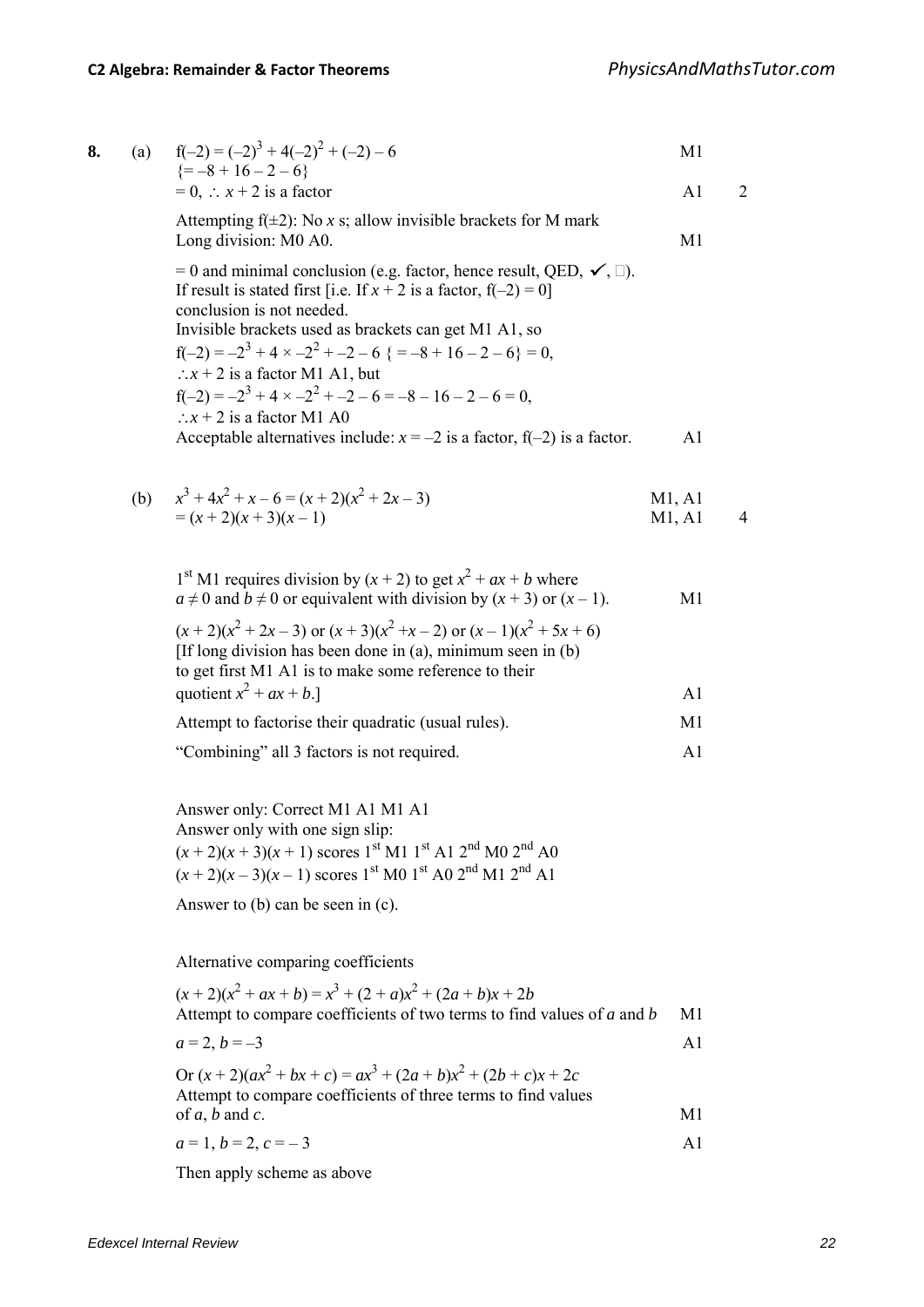| Alternative using factor theorem            |               |
|---------------------------------------------|---------------|
| Show $f(-3) = 0$ ; allow invisible brackets | M1            |
| $\therefore$ x + 3 is a factor              | $\mathbf{A}1$ |
| Show $f(1) = 0$                             | M1            |
| $\therefore$ x – 1 is a factor              | $\mathbf{A}1$ |
|                                             |               |

| (c) $-3, -2, 1$                                                                                    |  |
|----------------------------------------------------------------------------------------------------|--|
| $-3, -2, 1$ or $(-3, 0), (-2, 0), (1, 0)$ only. Do not ignore                                      |  |
| subsequent working.<br>Ignore any working in previous parts of the question. Can be seen in (b) B1 |  |
| Line in mark scheme in $\{\}$ does not need to be seen.                                            |  |

**9.** (a)  $f(-2) = 2(-2)^3 + 3(-2)^2 - 29(-2) - 60$  M: Attempt f(2) or f(-2) M1  $=-16 + 12 + 58 - 60 = -6$  A1 2 *Alternative (long division):* 

$$
\frac{Aiternaive (long avission)}{Divide by (x + 2) to get (2x2 + ax + b), a \neq 0, b \neq 0.}
$$
 [M1]  
(2x<sup>2</sup> - x - 27), remainder = -6 [A1]

(b) 
$$
f(-3) = 2(-3)^3 + 3(-3)^2 - 29(-3) - 60
$$
 M: Attempt f(3) or f(-3) M1  
\n $(= -54 + 27 + 87 - 60) = 0$  :  $(x + 3)$  is a factor  
\n*AI requires zero and a simple conclusion (even just a tick, or Q.E.D.).*

(c) 
$$
(x+3)(2x^2-3x-20)
$$
  
\n=  $(x+3)(2x+5)(x-4)$   
\nFirst M requires division by  $(x + 3)$  to get  $(2x^2 + ax + b)$ ,  $a \ne 0$ ,  
\n $b \ne 0$ .  
\nSecond M for the attempt to factorise their quadratic.  
\nUsually:  $(2x^2 + ax + b) = (2x + c)(x + d)$ ,  
\nwhere  $|cd| = |b|$ .

**[7]**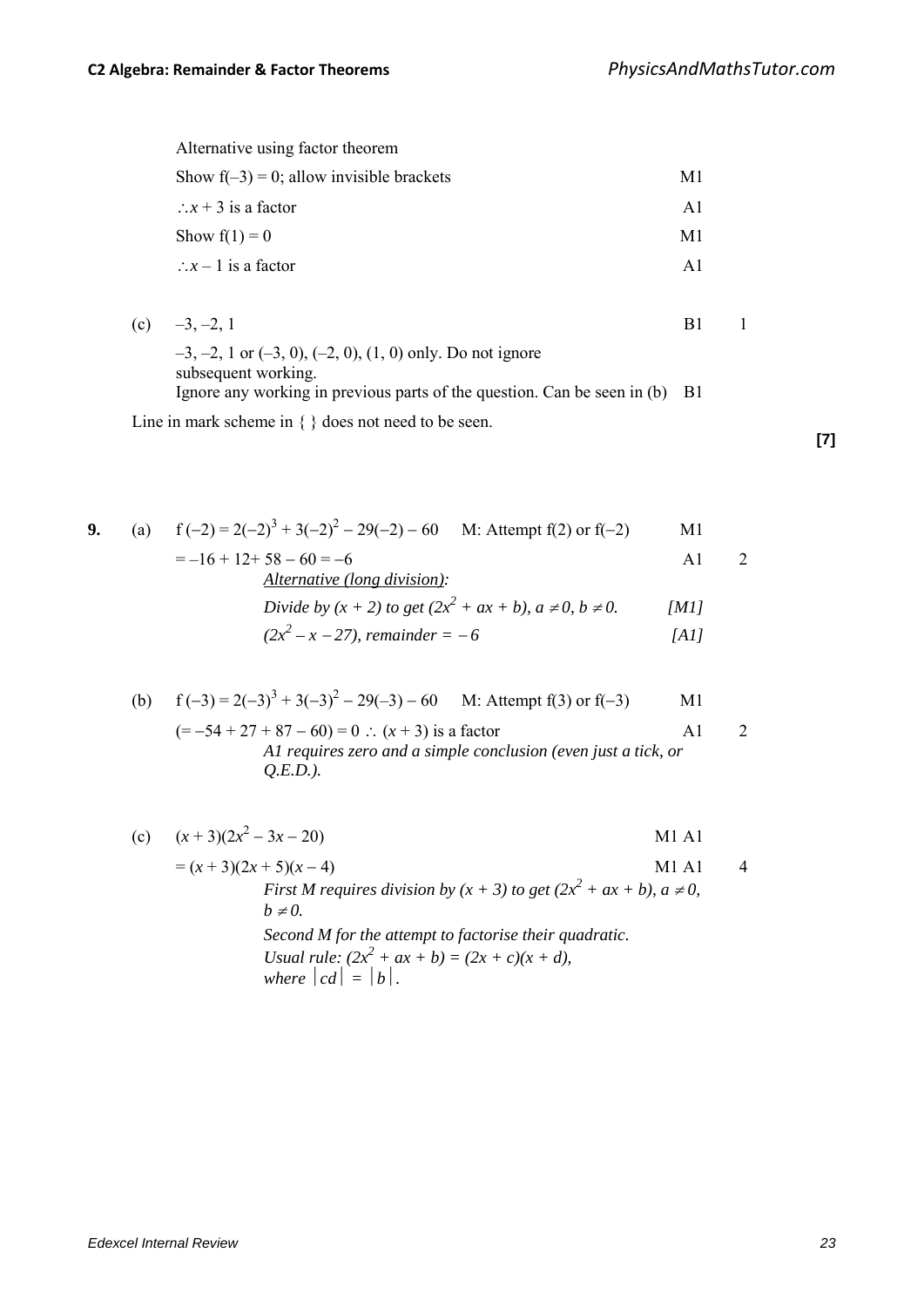*Alternative (first 2 marks):*  $(x + 3)(2x^2 + ax + b) = 2x^3 + (6 + a)x^2 + (3a + b)x + 3b = 0$ , *then compare coefficients to find values of a and b. [M1]*  $a = -3, b = -20$  *[A1]* 

*Alternative: Factor theorem: Finding that*  $|f| - \frac{3}{2}| = 0$ 2  $\left(\frac{5}{2}\right)=$ J  $\left(-\frac{5}{2}\right)$ l *f* − <sup>∴</sup> *factor is, (2x + 5) [M1, A1] Finding that*  $f(4) = 0$ ∴ *factor is, (x − 4) [M1, A1] "Combining" all 3 factors is not required. If just one of these is found, score the first 2 marks M1 A1 M0 A0. Losing a factor of 2:*   $(x + 3) \left(x + \frac{5}{2}\right)(x - 4)$  $\setminus$  $\left(x + \frac{5}{2}\right)(x-4)$  scores M1 A1 M1 A0. *Answer only, one sign wrong: e.g. (x + 3)(2x* <sup>−</sup> *5)(x* − *4) scores M1 A1 M1 A0.* 

| 10. | Uses $f(2) = 0$ to give               | $16-4+2a+b=0$       |                        | M1 A1                         |  |
|-----|---------------------------------------|---------------------|------------------------|-------------------------------|--|
|     | Uses $f(-1) = 6$ to give              | $-2-1 + -a + b = 6$ |                        | M <sub>1</sub> A <sub>1</sub> |  |
|     | Solves simultaneous equations to give |                     | $a = -7$ , and $b = 2$ | M1 A1 A1                      |  |

**11.** (a) 
$$
2+1-5+c=0
$$
 or  $-2+c=0$    
\n $\underline{c=2}$  or  $-2+c=0$    
\n**11.** (a)  $2+1-5+c=0$ 

(b) 
$$
f(x) = (x-1)(2x^2 + 3x - 2)
$$
  
\n $= ... (2x-1)(x+2)$   
\n $(x-1)$  B1  
\ndivision M1 A1 4

**[8]**

**[7]**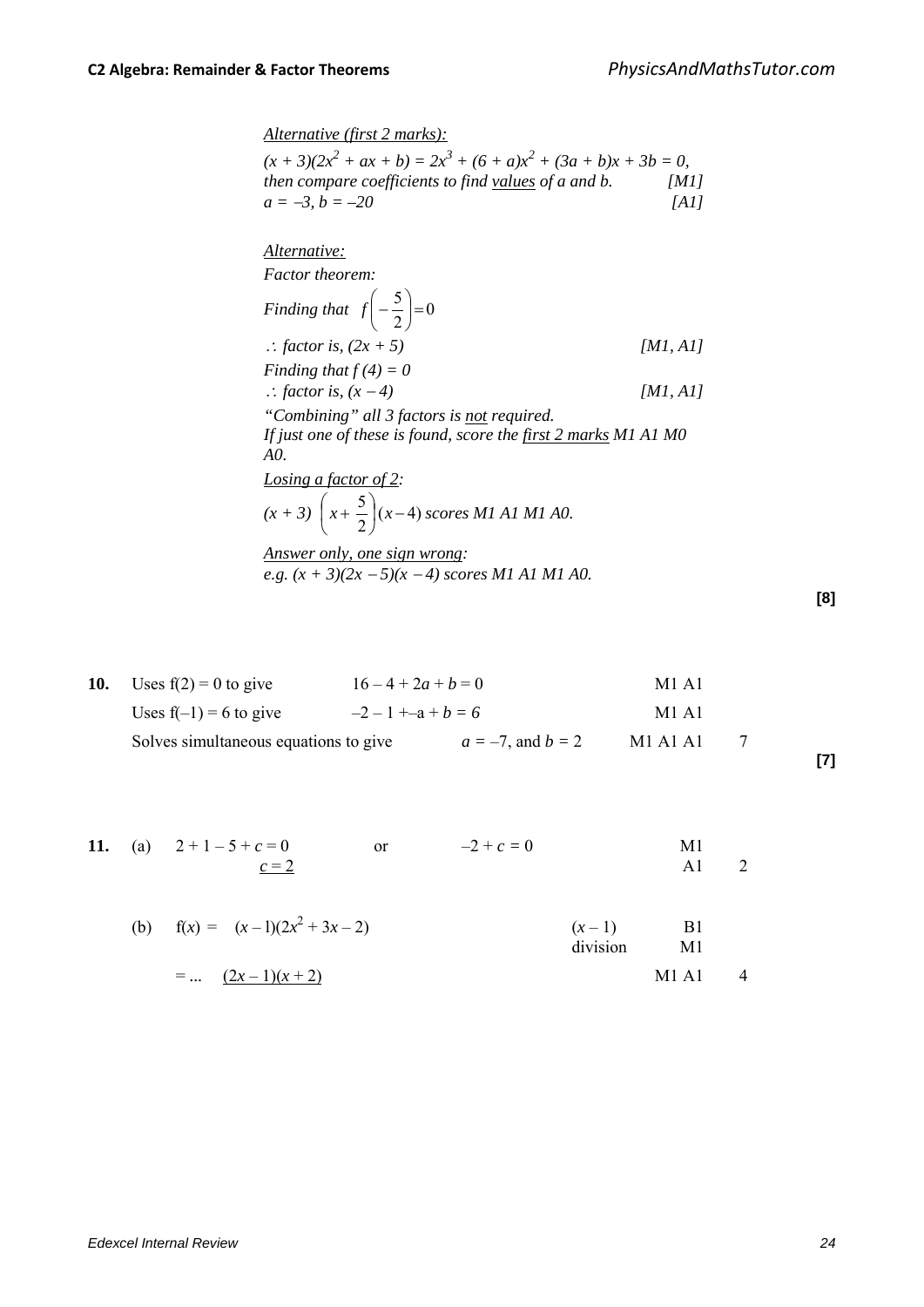| (c) $f(\frac{3}{2}) = 2 \times \frac{27}{8} + \frac{9}{4} - \frac{15}{2} + c$ |                      |  |  |  |
|-------------------------------------------------------------------------------|----------------------|--|--|--|
| Remainder = $c + 1.5$ = 3.5                                                   | ft their $c = A1$ ft |  |  |  |

| (a) | M1 | for evidence of substituting $x = 1$ leading to linear equation in c |
|-----|----|----------------------------------------------------------------------|
|-----|----|----------------------------------------------------------------------|

- (b) B1 for identifying  $(x 1)$  as a factor  $1<sup>st</sup> M1$  for attempting to divide. Other factor must be at least  $(2x^2 +$  one other term) 2<sup>nd</sup> M1 for attempting to factorise a quadratic resulting from attempted division A1 for just  $(2x-1)(x+2)$ .
- (c) M1 for attempting  $f(\pm \frac{3}{2})$ . If not implied by  $1.5 + c$ , we must see some substitution of  $\pm \frac{3}{2}$ .
	- A1 follow through their *c* only, but it must be a number.

| 12. | (a) | Finding $f(\pm 2)$ , and obtaining $16 - 32 + 10 + 6 = 0$ | M1. A1 | 2 |
|-----|-----|-----------------------------------------------------------|--------|---|
|     |     | <b>Or</b> uses division and obtains $2x^2 - kx$           | M1     |   |
|     |     | obtaining $2x^2 - 4x - 3$ and concluding remainder = 0    | Δl     |   |

(b) Finding  $f(\pm)$  $\frac{1}{2}$ ), and obtaining  $-\frac{1}{4} - 2 - \frac{5}{2}$ 4  $-\frac{1}{1}$  – 2 –  $\frac{5}{2}$  + 6 = 1 4  $M1, A1$  2 Or uses division and obtains  $x^2 - kx$ …, obtaining  $x^2 - \frac{9}{2}x +$  $\frac{19}{4}$  and concluding remainder =  $\frac{5}{4}$ 

(c) 
$$
x = 2
$$
 (also allow  $\frac{2 \pm \sqrt{10}}{2}$  or  $\frac{4 \pm \sqrt{40}}{4}$ )  
B1 1

-`

**[5]**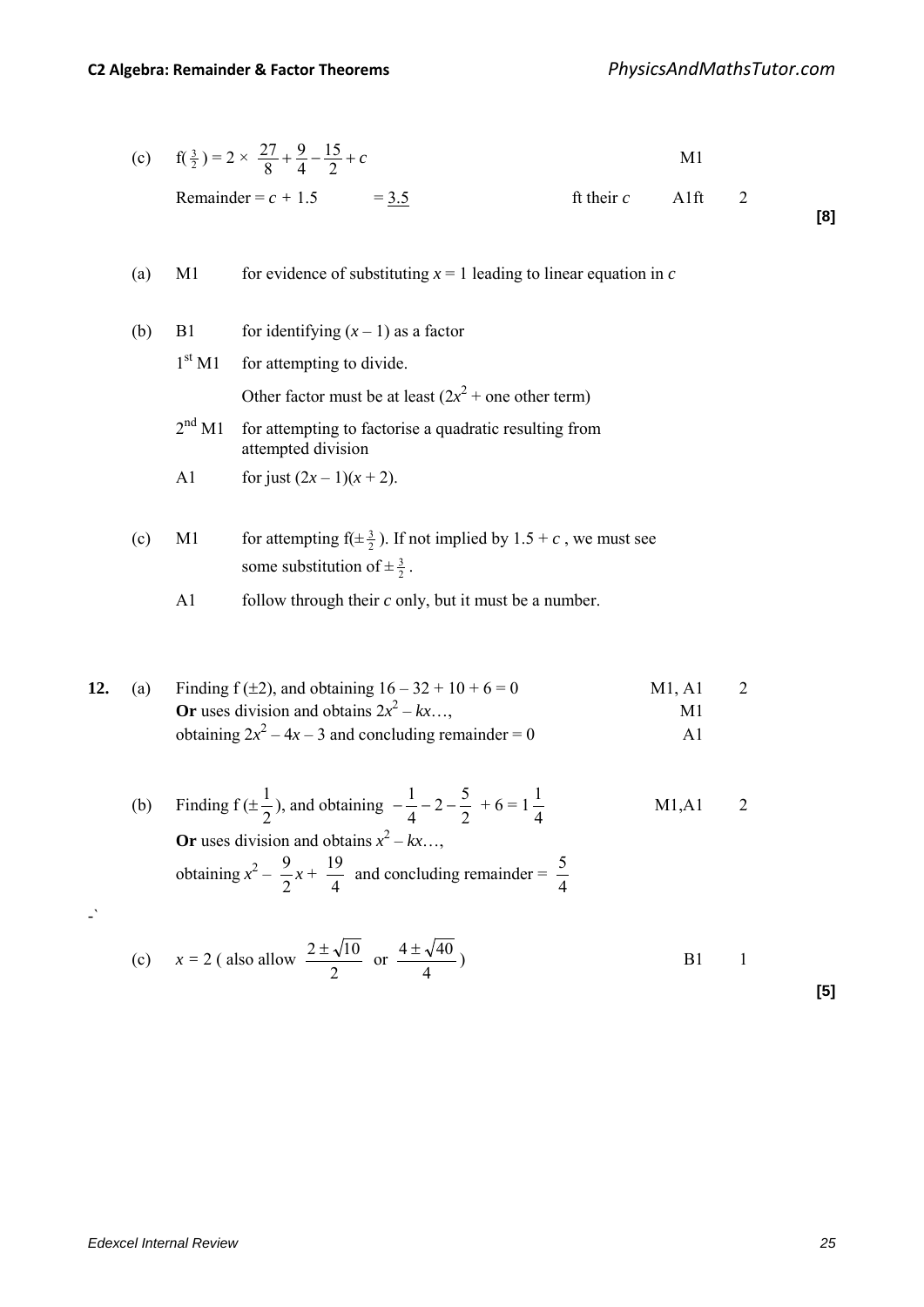| 13. | (a) | Attempt to evaluate $f(-4)$ ot $f(4)$                                   | M1                  |  |
|-----|-----|-------------------------------------------------------------------------|---------------------|--|
|     |     | $f(-4) = 2(-4)^3 + (-4)^2 - 25(-4) + 12$ $(= 128 + 16 + 100 + 12) = 0,$ |                     |  |
|     |     | so is a factor                                                          | A1                  |  |
|     |     | (b) $(x+4)(2x^2-7x+3)$                                                  | $M1$ A <sub>1</sub> |  |
|     |     | $(2x-1)(x-3)$                                                           | M1A1                |  |
|     |     | First M requires $(2x^2 + ax + b)$ , $a \neq 0$ , $b \neq 0$ .          |                     |  |

*Second M for the attempt to factorise the quadratic.*

$$
^{[6]}
$$

*Alternative*:  $(x+4)(2x^2 + ax + b) = 2x^3 + (8 + a)x^2 + (4a+b)x + 4b = 0$ , then compare coefficients to find <u>values</u> of *a* and *b*, M1  $a = -7, b = 3$  A1

*Alternative*:

Factor Theorem: Finding that  $f(\frac{1}{2})$ J  $\left(\frac{1}{2}\right)$  $\setminus$ ſ 2  $\left(\frac{1}{2}\right) = 0$ , ∴(2*x* – 1) is a factor M1, A1

n.b. Finding that  $f\left|\frac{1}{2}\right|$ J  $\left(\frac{1}{2}\right)$ Y ſ  $\left(\frac{1}{2}\right) = 0, \therefore (x - \frac{1}{2})$  is a factor scores M1, A0, unless the factor 2 subsequently appears. Finding that  $f(3) = 0$ , ∴(*x* – 3) is a factor M1, A1

**14.** (a) Attempt  $f(2)$ ; = 16 – 4 + 4 – 16 = 0  $\Rightarrow$  (*x* – 2) is a factor M1; A1 *must be statement for A1* (b)  $c = 8$  B1 2 A complete method to find *b*  Either compare coefficients of *x* or  $x^2$ :  $-2b+8=2$ , or  $-4+b=-1$  M1 Or substitute value of *x* (may be implied): e.g. $(x = 1) \Rightarrow -13 = (-1)(10 + b)$  $b=3$  A1 3 (c) Checking  $b^2 - 8c$ ; –55  $\Rightarrow$  no real roots to the quadratic M1; A1  $\Rightarrow$  *x* = 2 is the only solution A1 3

**[8]**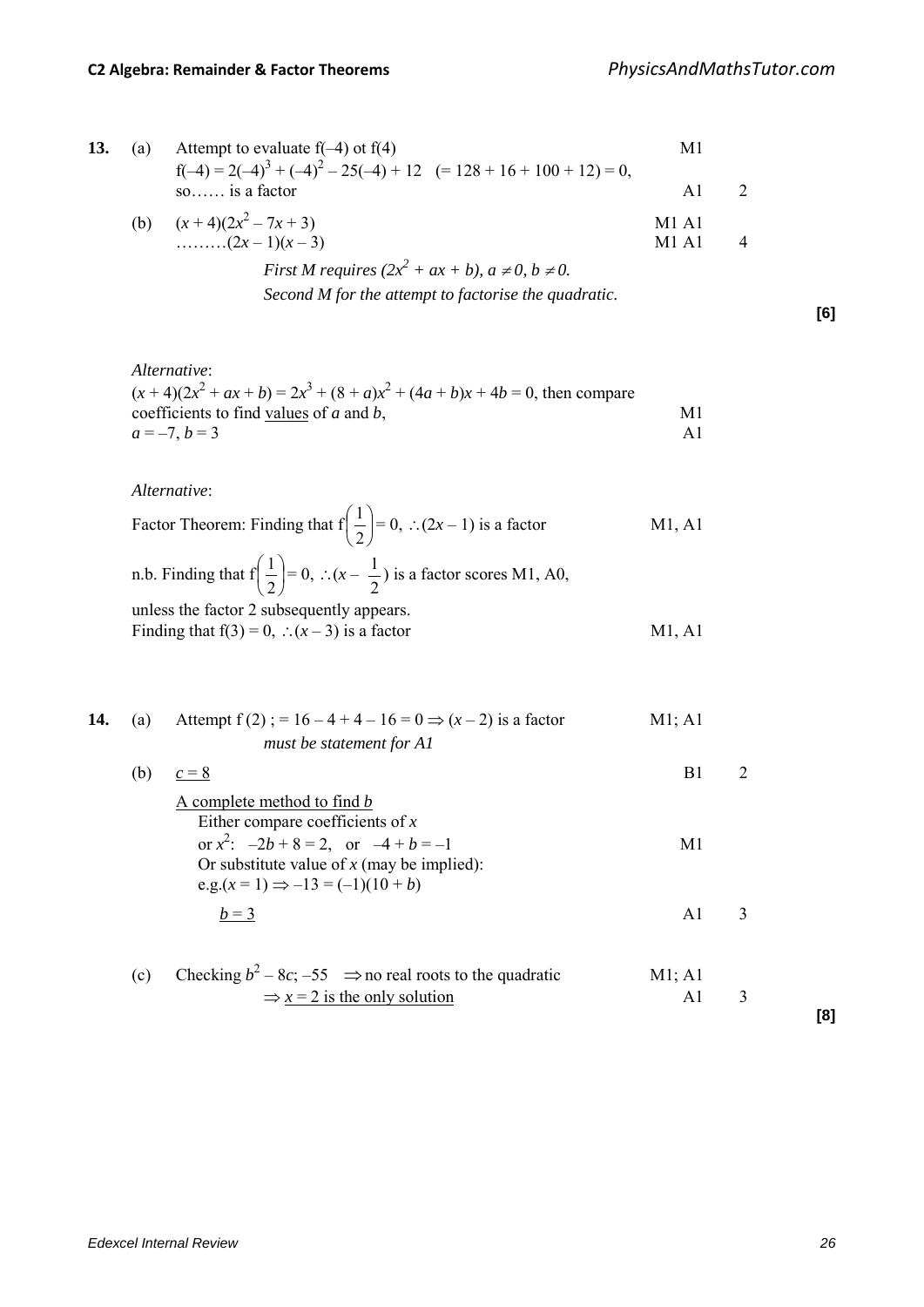**15.** (a) 
$$
f(-2) = -16a - 4a + 6 + 7
$$
  
\n $f(-2) = -3 \Rightarrow -20a + 13 = -3$   
\ni.e.  $20a = 16$   
\n $a = \frac{4}{5}$   
\n**11**  
\n**12**  
\n**13**  
\n**14**  
\n**15**  
\n**16**  
\n**17**  
\n**18**  
\n**19**  
\n**10**  
\n**11**  
\n**13**

$$
o.e.
$$

(b) 
$$
f\left(\frac{1}{2}\right) = \frac{a}{4} - \frac{a}{4} - \frac{3}{2} + 7 = \frac{11}{2}
$$
  
(o.e.)  
M1 A1 2

**[5]**

**[8]**

| 16. | (a) | $f(2) = 1 \Rightarrow 8 - 2 \times 4 + 2a + b = 1$                            | M <sub>1</sub> A <sub>1</sub> |     |
|-----|-----|-------------------------------------------------------------------------------|-------------------------------|-----|
|     |     | $f(-1) = 28 \implies -1 - 2 - a + b = 28$                                     | M1 A1                         |     |
|     |     | solving $\begin{cases} 2a+b=1 \\ -a+b=31 \end{cases} \Rightarrow a=-10, b=21$ | M1 A1                         | - 6 |
|     |     | (b) $f(3) = 27 - 18 + 3a + b$                                                 | M1                            |     |

$$
= 27 - 18 - 30 + 21 = 0
$$
  $\therefore (x - 3)$  is a factor A1 c.s.0 2

**17.** (a) 
$$
f(4) = 0 \Rightarrow 64 + 16(p+1) - 72 + q = 0
$$
  
M1 A1  
M1 *f(4)* or *f(-4)*

$$
16p + q + 8 = 0 (*)
$$
 A1 3

(b) 
$$
f(-p) = 0 \Rightarrow -p^3 + p^2(p+1) + 18p + q = 0
$$
  
\n*M1*:  $f(-p)$  or  $f(p)$   
\n $p^2 + 18p = 0$ 

$$
P^2 + 18p - q = 0 (*)
$$

(c) Combine to form a quadratic equation in one unknown.  
\n
$$
p^{2} + 18p - (16p + 8) = 0
$$
\n
$$
(p + 4)(p - 2) = 0
$$
\n
$$
p = ...,
$$
\n
$$
p^{2} + 2p - 8 = 0
$$
\n
$$
p^{2} + 2p - 8 = 0
$$
\n
$$
p^{2} + 2p - 8 = 0
$$
\n
$$
p^{2} + 2p - 8 = 0
$$
\n
$$
p^{2} + 2p - 8 = 0
$$
\n
$$
p^{2} + 2p - 8 = 0
$$
\n
$$
M1, A1 \cos \theta
$$
\n
$$
q = -40
$$
\n
$$
(ft only for a positive p)\n
$$
B1ft = 5
$$
$$

(d) Complete method to find third factor.  
\n
$$
x^3 + 3x - 18x - 40 = (x - 4)(x + 2)(x + 5)
$$
\n
$$
x^3 + 3x - 18x - 40 = (x - 4)(x + 2)(x + 5)
$$
\n
$$
x^3 + 2x - 18x - 40 = (x - 4)(x + 2)(x + 5)
$$

**[13]**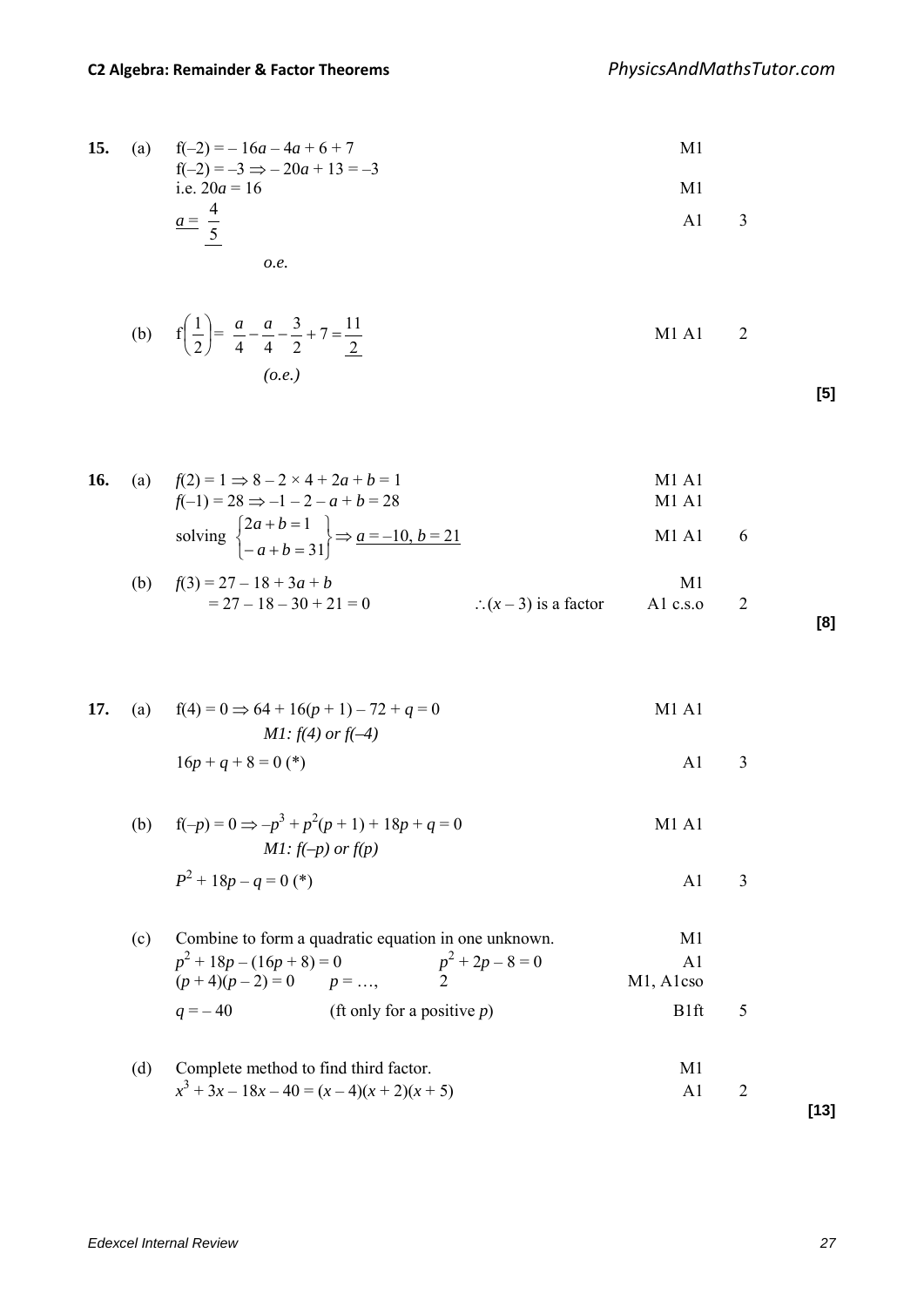**[7]**

**[6]**

| 18. | (a) | 3                                                                                                     | B1             |  |
|-----|-----|-------------------------------------------------------------------------------------------------------|----------------|--|
|     | (b) | $f(2) = 24 \Rightarrow 24 = (4 + p) \times 7 + 3$ Attempt $f(\pm 2)$<br>$\Rightarrow$ p = -1 (*)      | M1<br>A $\log$ |  |
|     | (c) | $f(x) = (x^2 - 1)(2x + 3) + 3$ Attempt to multiply out<br>$= 2x^3 + 3x^2 - 2x - 3 + 3$                | M1             |  |
|     |     | $= x(2x^2 + 3x - 2)$ Factor of x<br>$=\frac{x(2x-1)(x+2)}{x+2}$ Attempt to factorise 3 term quadratic | M1<br>M1. A1   |  |

19. (a) 
$$
f(-2) = (-2)^3 - (19 \times -2) - 30
$$
 M: Evaluate  $f(-2)$  or  $f(2)$  M1  
\n $f(-2) = 0$ , so  $(x + 2)$  is a factor A1 2  
\nAlternative:  $(x^3 - 19x - 30) \div (x + 2) = (x^2 + ax + b), a \ne 0, b \ne 0$  [M1]  
\n $= (x^2 - 2x - 15)$ , so  $(x + 2)$  is a factor [A1]

(b) 
$$
(x^3 - 19x - 30) = (x + 2)(x^2 - 2x - 15)
$$
  
=  $(x + 2)(x + 3)(x - 5)$   
M1 A1  
M1 A1 4

\n- **20.** (a) Uses the remainder theorem with 
$$
x = \frac{1}{2}
$$
, or long division, and puts remainder = 0\n
	\n- 10. Notain  $p + 2q = -35$  or any correct equivalent\n
		\n- (allow more than 3 terms)
		\n\n
	\n- 11. (allow more than 3 terms)
	\n- 12. Use the remainder theorem with  $x = 1$ , or long division, and puts remainder = ±7\n
		\n- 11. To obtain  $p \, q = -21$  or any correct equivalent (allow more than 3 terms)
		\n- 12. Substituting the values of the following equations:
		\n- 13. Substituting the values of the following equations:
		\n- 14. Substituting the values of the following equations:
		\n- 15. Substituting the values of the following equations:
		\n- 16. Substituting the values of the following equations:
		\n- 17. Substituting the values of the following equations:
		\n- 18. Substituting the values of the following equations:
		\n- 19. Substituting the values of the following equations:
		\n- 10. Substituting the values of the following equations:
		\n- 11. Substituting the values of the following equations:
		\n- 12. Substituting the values of the following equations:
		\n- 13. Substituting the values of the following equations:
		\n- 14. Substituting the values of the following equations:
		\n- 15. Substituting the values of the following equations:
		\n- 16. Substituting the values of the following equations:
		\n- 17. Substituting the values of the following equations:
		\n- 18. Substituting the values of the following equations:
		\n- 19. Substituting the values of the following equations:
		\n- 10. Substituting the values of the following equations:
		\n- 11. Substituting the values of the following equations:
		\n- 12. Substituting the values of the following equations:
		\n- 13. Substituting the values of the following equations:
		\n- 14. Substituting the values of the following equations:
		\n- 15. Substituting the values of the following equations:
		\n- 16. Substituting the values of the following equations:
		\n- 17. Substituting the values of the following equations:
		\n- 18. Substituting the values of the following equations:
		\n- 19. Substituting the values of the following equations:
		\n- 10. Substituting the values of the following equations:
		\n- 11. Substituting the values of the following equations:
		\n- 12. Substituting the values of the following equations:
		\n- 13.

| 21. | (a) | Correct method for one of the 3 factors.                                           | M1    |  |
|-----|-----|------------------------------------------------------------------------------------|-------|--|
|     |     | $x(x-1)(x-5)$                                                                      | M1 A1 |  |
|     |     | Allow $(x \pm 0)$ instead of x.<br>$(2^{nd} M1$ for attempting full factorisation) |       |  |
|     |     |                                                                                    |       |  |

(b)  $1 \text{ and } 5$  B1 ft  $1$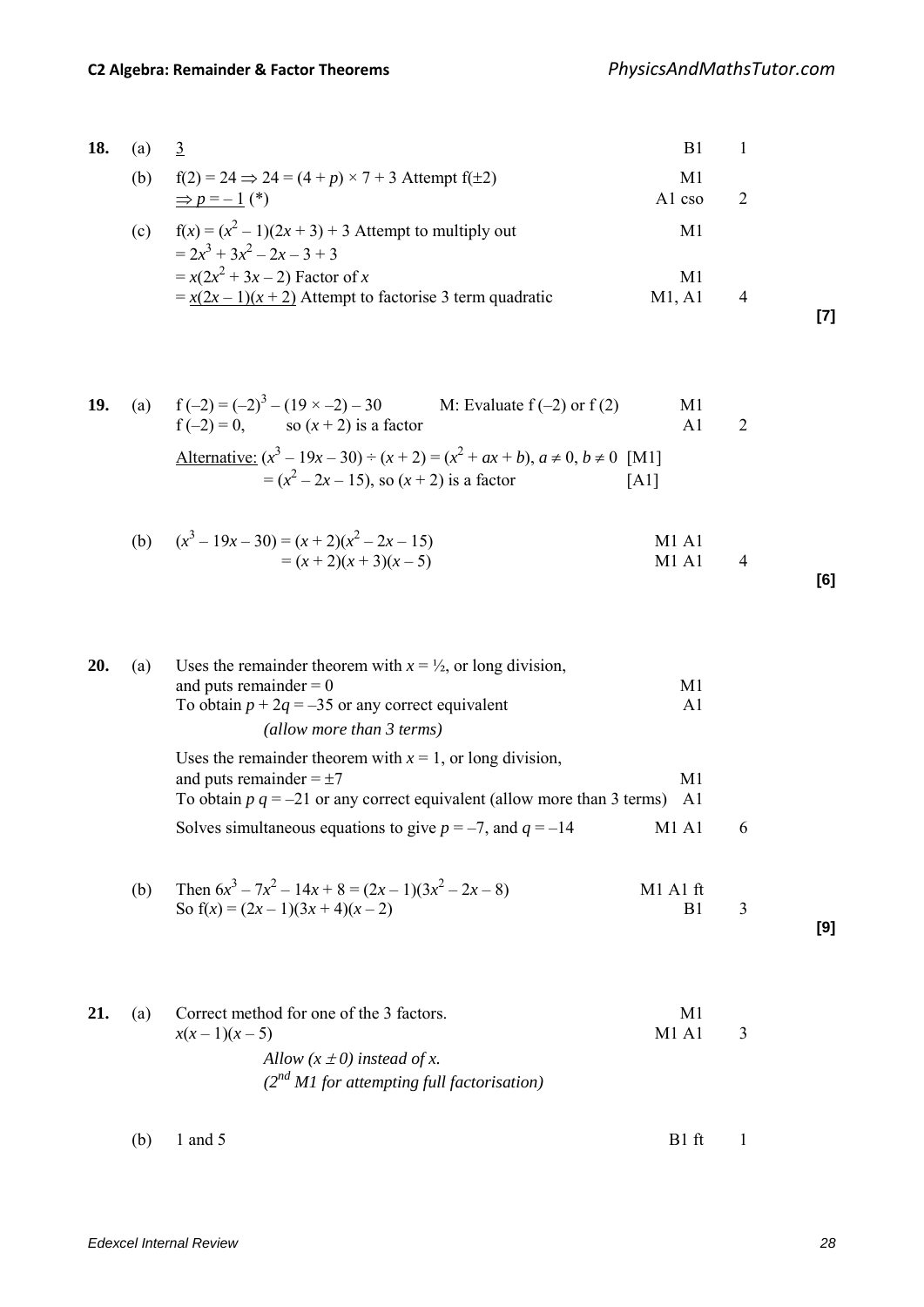Total Area =  $32 +$ 

4

4

(c) 
$$
\frac{dy}{dx} = 3x^2 - 12x + 5
$$
 M1 A1

At 
$$
x = 1
$$
.  $\frac{dy}{dx} = 3 - 12 + 5 = -4$  A1 3

(d)  $\int (x^3 - 6x^2 + 5x) dx = \frac{x^4}{4} - \frac{6x^3}{3} + \frac{5x}{2}$ 3  $(x^3 - 6x^2 + 5x)dx = \frac{x^4}{4} - \frac{6}{4}$  $\int (x^3 - 6x^2 + 5x) dx = \frac{x^4}{4} - \frac{6x^3}{3} + \frac{5x^2}{2}$  M1 A1

Evaluating at one of their *x* value:  $\frac{1}{2} - 2 + \frac{3}{2} = \frac{3}{2}$ J  $\left(=\frac{3}{4}\right)$  $\setminus$  $-2+\frac{5}{5}$  $=$ 4 3 2  $2 + \frac{5}{3}$ 4  $\frac{1}{1} - 2 + \frac{5}{2} = \frac{3}{1}$  M1 A1 ft

Evaluating at the other *x* value:  $\frac{0.25}{1} - 250 + \frac{125}{2} = -31\frac{1}{2}$  $\overline{\phantom{a}}$  $\left(=-31\frac{1}{4}\right)$  $\setminus$  $-250+\frac{125}{2}$  = -4  $31\frac{1}{4}$ 2  $250 + \frac{125}{2}$ 4  $\frac{625}{4} - 250 + \frac{125}{2} = -31\frac{1}{4}$  A1  $\begin{bmatrix} 1 & -1 & 1 & 0 \\ 0 & -1 & 1 & 0 \\ 0 & 0 & 0 & 0 \\ 0 & 0 & 0 & 0 \\ 0 & 0 & 0 & 0 \\ 0 & 0 & 0 & 0 \\ 0 & 0 & 0 & 0 \\ 0 & 0 & 0 & 0 \\ 0 & 0 & 0 & 0 \\ 0 & 0 & 0 & 0 \\ 0 & 0 & 0 & 0 \\ 0 & 0 & 0 & 0 \\ 0 & 0 & 0 & 0 \\ 0 & 0 & 0 & 0 \\ 0 & 0 & 0 & 0 \\ 0 & 0 & 0 & 0 \\ 0 & 0 & 0 & 0 & 0 \\ 0 & 0 &$ 

Total Area = 
$$
32 + \frac{3}{4} = 32\frac{3}{4}
$$
   
  $231\frac{1}{4} - \frac{3}{4} = -32$    
Total Area =  $32 + \frac{3}{4} = 32\frac{3}{4}$ 

*If integrating the wrong expression in (d), (e.g.*  $x^2 - 6x + 5$ ), *do not allow the first M mark, but then follow scheme.* 

**22.** (a)  $p+6+12+q=-$ 8  $\frac{1}{2}p +$ 4  $\frac{6}{4} - 6 + q$  M1, M1 ∴ 2  $22\frac{1}{2}$ 8  $\frac{9}{9}p = -22\frac{1}{2}$  M1  $p = -20$  A1 cso 4

(b) Remainder = 
$$
p + q + 18 = p + 21
$$
 (=1) or  $-\frac{p}{8} - \frac{3}{2}$  B1 ft on  $p$  1 [5]

|  | <b>23.</b> (a) Using $f(\pm 2) = 3$                              | M1 |  |
|--|------------------------------------------------------------------|----|--|
|  | Showing that $p = 6 \oplus$ , with no wrong working seen.        |    |  |
|  | S.C. If $p = 6$ used and the remainder is shown to be 3 award B1 |    |  |

**[14]**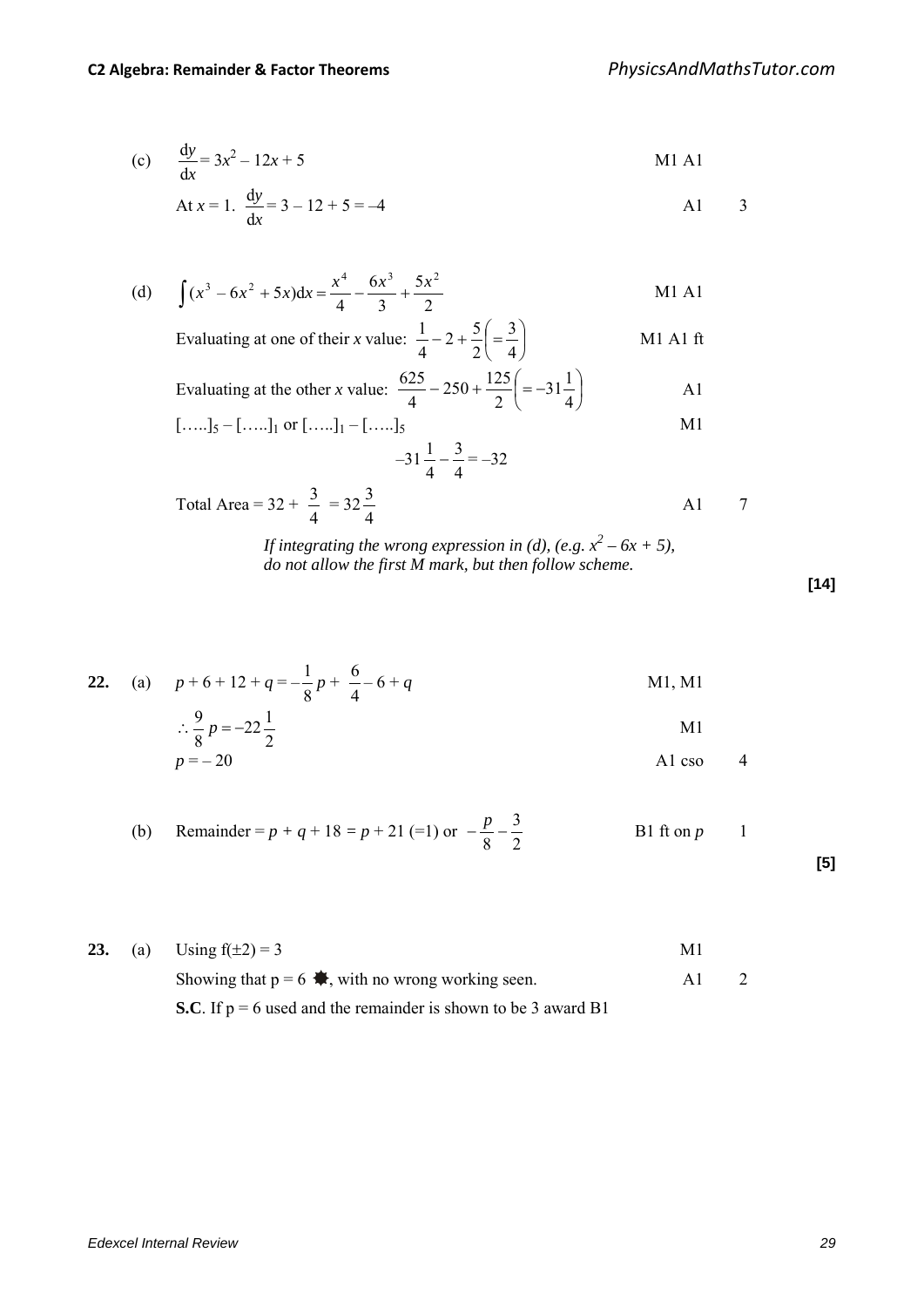## **C2 Algebra: Remainder & Factor Theorems** *PhysicsAndMathsTutor.com*

| (b) | Attempt to find quotient when dividing $(n + 2)$ into f( <i>n</i> )<br>or attempting to equate coefficients. | M1 |  |
|-----|--------------------------------------------------------------------------------------------------------------|----|--|
|     | Quotient = $n^2 + 4n + 3$ , or finding either $q = 1$ or $r = 3$                                             | Al |  |
|     | Finding both $q = 1$ and $r = 3$                                                                             | A1 |  |
|     |                                                                                                              |    |  |
| (c) | The product of three consecutive numbers must be divisible by 3                                              | M1 |  |
|     | Complete argument                                                                                            | A1 |  |
|     |                                                                                                              |    |  |

24. 
$$
(x-1)
$$
:   
\n
$$
a+3+b+1=5
$$
\n
$$
= -8a + 12 - 2b + 1 = -1
$$
\n
$$
a+b=1
$$
\n
$$
8a + 2b = 14
$$
\n
$$
a = 2, b = -1
$$
\nM1 A1\n3A1\n5

$$
[5]
$$

|  | <b>25.</b> (a) $f(1) = 0$ , $2 - 1 + p + 6 = 0$ so $p = -7$              | $M1A1$ 2 |  |
|--|--------------------------------------------------------------------------|----------|--|
|  | (b) $f(-\frac{1}{2}) = -\frac{1}{4} - \frac{1}{4} + \frac{7}{2} + 6 = 9$ | $M1A1$ 2 |  |

**[4]**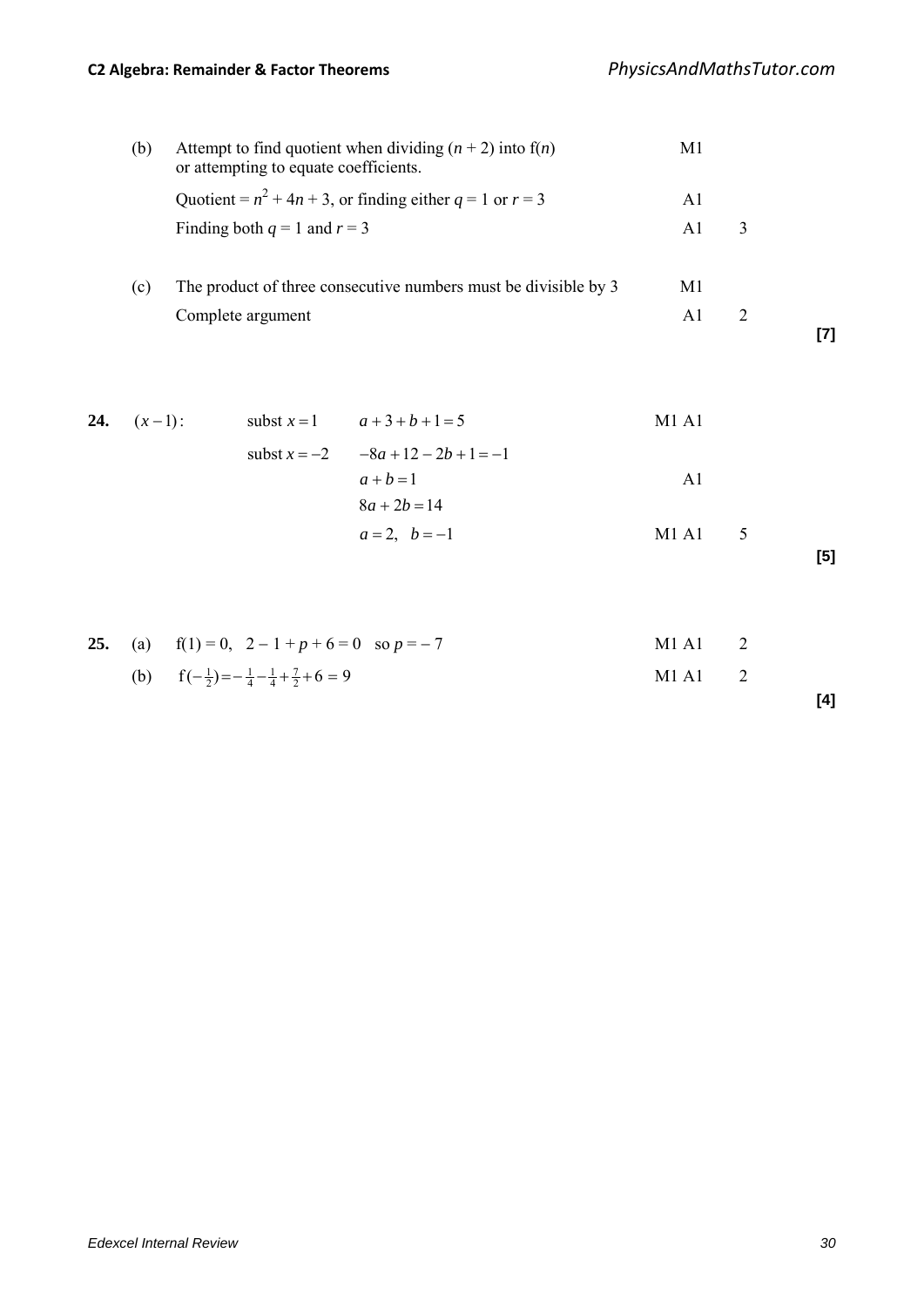#### **C2 Algebra: Remainder & Factor Theorems** *PhysicsAndMathsTutor.com*

**1.** Although many candidates opted for long division rather than the remainder theorem in part (a), most scored the method mark and many accurately achieved the correct value for the remainder.

 Long division in part (b) often led to the correct quadratic, which most candidates factorised correctly. Correct factorisation by inspection was seen occasionally, but attempting (by trial and error) to find further solutions by using the factor theorem was rarely successful. Some candidates, having found factors, thought they had finished and did not proceed to give any solutions to the equation. The 'obvious' solution  $x = 5$  was sometimes omitted. 'Implicit' solutions such as  $f(5) = 0$  were generously allowed on this occasion.

- **2.** (a) Most who used the remainder theorem correctly used  $f(\frac{1}{2})$  and equated it to -5, then used f(–2) and equated it to zero. They then solved simultaneous equations. There were a number of errors simplifying fractions and dealing with negative numbers and so a significant minority of the candidates scored the three method marks but lost all three accuracy marks. Some candidates forgot to equate their first expression to –5 and some wrote expressions not equations. There were also a number of errors rearranging terms and dealing with fractions. A small minority thought that  $a^{(\frac{1}{2})^2}$  became  $\frac{1}{4}a^2$ . It was obvious from the multiple efforts and crossings-out that a number of candidates were unhappy with their *a* and *b* values, but were often unable to resolve their problems. Those who used long division very rarely got as far as a correct remainder. They usually made little progress, and penalised themselves by the excessive time taken to do the complicated algebra required.
	- (b) Most candidates attempted this part of the question, even after limited success in part (a). It was common for those candidates who found fractional values for *a* or *b* to multiply  $f(x)$  by a denominator to create integer coefficients here. Division by  $(x + 2)$  was generally done well using "long division" or synthetic division and candidates who had achieved full marks in part (a) normally went on to achieve full marks in (b), with the common error being failing to factorise their quadratic expression correctly. A significant group stopped at the quadratic factor and so lost the final two marks.

Candidates completing this question successfully were careful and accurate candidates and the question proved discriminating. A number of candidates made several attempts, sometimes achieving success on the third try.

**3.** The style of this question on the remainder theorem was unusual and candidates' performance was generally disappointing. In part (a), finding the value of f (*k*) proved surprisingly difficult. Many candidates seemed unable to appreciate that  $(3k-2)(k-k) - 8$  could be simplified to  $-8$ , and 3*k* –10 was a popular answer.

 Thankfully the majority attempted to use the remainder theorem rather than long division (which was very rarely successful) in part (b), but numerical and algebraic mistakes were very common. Sometimes the expression for the remainder was equated to 0 rather than 4, losing the method mark.

 Some candidates had no idea of how to proceed in part (c) and those who made progress were often unable to reach the correct factorised form of the resulting quadratic expression. Some solved a quadratic equation by use of the formula at this stage, never achieving the required factorised form.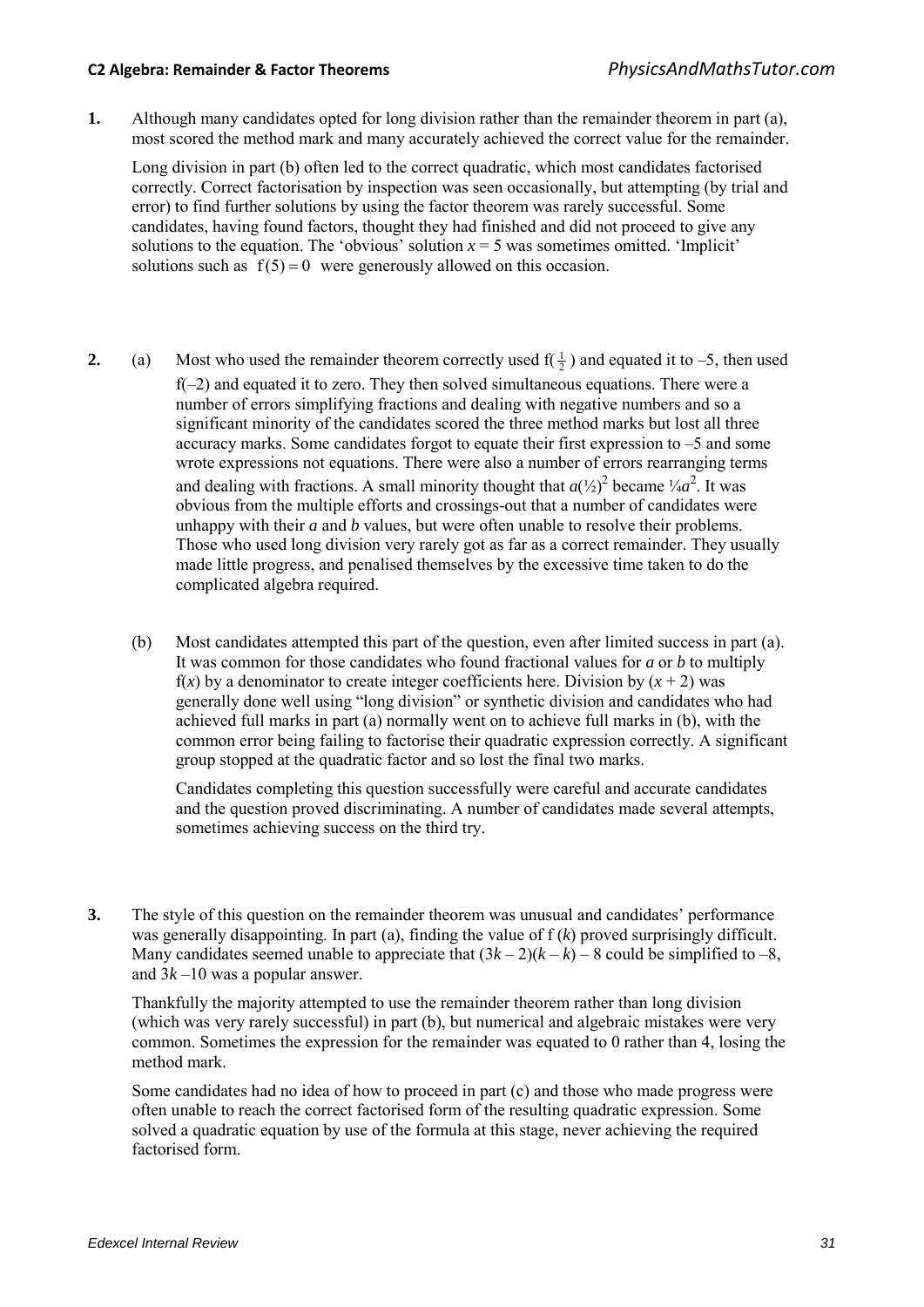**4.** In part (a) most who used the remainder theorem correctly used f(2) and f(–1) and scored M1A1 usually for  $16 + 40 + 2a + b$ , the  $(-1)^{2}$  often causing problems. A large number of candidates then mistakenly equated each to zero and solved the equations simultaneously, obtaining  $a =$  $-20$  and ignoring b =  $-16$  so that they could go on in (b) to use  $f(-3) = 0$  to obtain b =  $-6$ .

Those who equated  $f(2)$  to  $f(-1)$ , as required, usually completed to find a although there were many careless errors here. Some candidates worked with  $f(2) - f(-1)$  and then equated to zero but not always very clearly.

The candidates using long division often made a small error, which denied most of the marks available:

- Omission of the " $0x<sup>2</sup>$ " term as a place-holder from the dividend resulted in much confusion.
- Failure to pursue the division until they had reached the constant term gave equations of the "remainders" still containing x.
- The almost inevitable habit of subtracting negative terms wrongly  $(e.g., 5 \times 2 - (-2 \times 2) = 3 \times 2)$ .

They usually made little progress, and penalised themselves by the excessive time taken to do the complicated algebra required.

 In part (b) again the remainder theorem method scored better than the long division method. Most candidates who reached  $a = -20$  obtained the correct value for b, but there was some poor algebra, with the powers of  $-3$  causing problems for some. A few used f(3) instead of f( $-3$ ) and a number did not set their evaluation equal to zero.

**5.** Part (a) of this question required the use of the factor theorem (rather than long division) and most candidates were able to show  $f(-4) = 0$ . As in previous papers, a simple conclusion was expected. Many candidates failed to provide this.

The most popular strategy in part (b) was to use long division, dividing the cubic expression by  $(x + 4)$  to find the quadratic factor. Some candidates stopped at that stage and so could only gain a maximum of two marks, but of those who reached  $2x^2 - 11x + 5$  and went on to factorise this, the vast majority gained full marks. Less formal approaches to the division, including 'division by inspection', were occasionally seen and usually effective.

Candidates who solved  $2x^2 - 11x + 5 = 0$  gained neither of the final two marks until they produced the relevant factors, and then one of the factors was often left as  $x - \frac{1}{2}$ J  $\left(x-\frac{1}{2}\right)$  $\left(x-\frac{1}{2}\right)$ , which lost the final mark unless the factor 2 was included.

Some candidates went on to give 'solutions'  $x = -4$ ,  $x = 5$ ,  $x =$ 2  $\frac{1}{2}$ , suggesting confusion over the meaning of 'factorise'.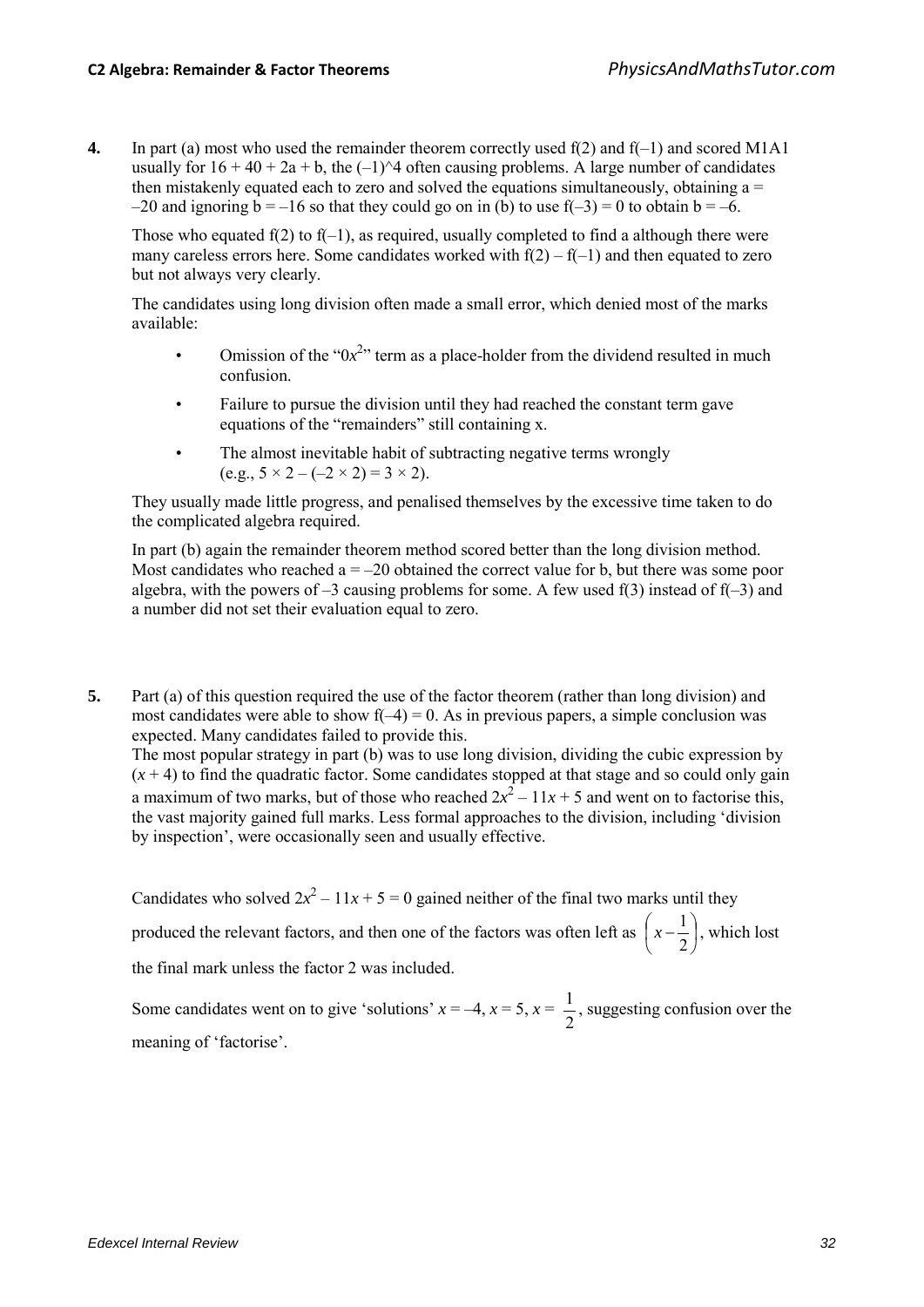**6.** The fact that  $(x + 2)$  and  $(x - 2)$  were both factors of the cubic was unfortunate and examiners needed to be eagle-eyed in marking part (a); some candidates clearly evaluated f(2) in answering (a)(ii). There were often arithmetic errors in evaluating  $f(-2)$ , with 16 being a common answer, and consequently many candidates had not found a factor in (a) and needed to start from scratch in part (b).

 Of those candidates who chose to use long division in (a), there was a considerable number who produced  $(x + 2)(x^2 - 4)$  in (ii) and then went on to use this in part (b). Although the solutions *x*  $=$  2 and  $x = -2$  were then often still found, this was fortuitous and M1A0M1A0 was a common outcome. The most frequent loss of the final mark, however, was for giving the factors, not the solutions, to the cubic equation.

- **7.** In part (a), many candidates unnecessarily used long division rather than the remainder theorem to find the remainder. The correct remainder –16 was often achieved, although mistakes in arithmetic or algebra were common. There were many good solutions to the factorisation in part (b). Candidates usually found the quadratic factor by long division or by 'inspection' and went on to factorise this quadratic, obtaining the correct linear factors. Sometimes time was wasted in justifying the given fact that  $(x + 2)$  was a factor. Some candidates were distracted by part (a) and assumed that  $(x - 2)$  was one of the factors, using the quadratic they had obtained from their long division in part (a). A few attempted to use the formula to find the roots of the quadratic but did not always continue to find the factors. It was common for solutions of the equation  $f(x) = 0$  to be given, but this 'additional working' was not penalised here.
- **8.** Many candidates gained full marks for this question. Candidates who attempted long division in part (a) rather than using the factor theorem lost both marks and those who showed that  $f(-2) =$ 0 but failed to give a conclusion lost the accuracy mark. Parts (b) and (c) were usually answered successfully although some candidates showed a lack of understanding of the difference between factorising and solving. The majority of candidates used long division in (b) rather than inspection. Some lost the final mark in part  $(c)$  by giving only two solutions (usually  $-3$  and 1) rather than three.
- **9.** Many candidates unnecessarily used long division in part (a) to find the remainder. The correct remainder –6 was often achieved, but sometimes the answer 6 followed correct working. Careless algebraic and arithmetic mistakes spoilt some solutions. Candidates who used long division rather than the factor theorem lost the marks in part (b) of this question, and those who obtained  $f(-3) = 0$  but failed to give a conclusion lost the second mark. There were many good solutions to the factorisation in part (c). Candidates usually found the quadratic factor by long division (which was generally well understood) or by 'inspection' and went on to factorise this quadratic, obtaining the correct linear factors. Some of the weaker candidates failed to recognise that  $(x + 3)$  from part (b) was one of the factors and tried to use  $(x + 3)$  $+ 2$ ) from part (a). A few attempted to use the formula to find the roots of the quadratic and then to use the roots to find the factors. This was not always successful, as it tended to lead to the loss of a factor of 2 in the final answer.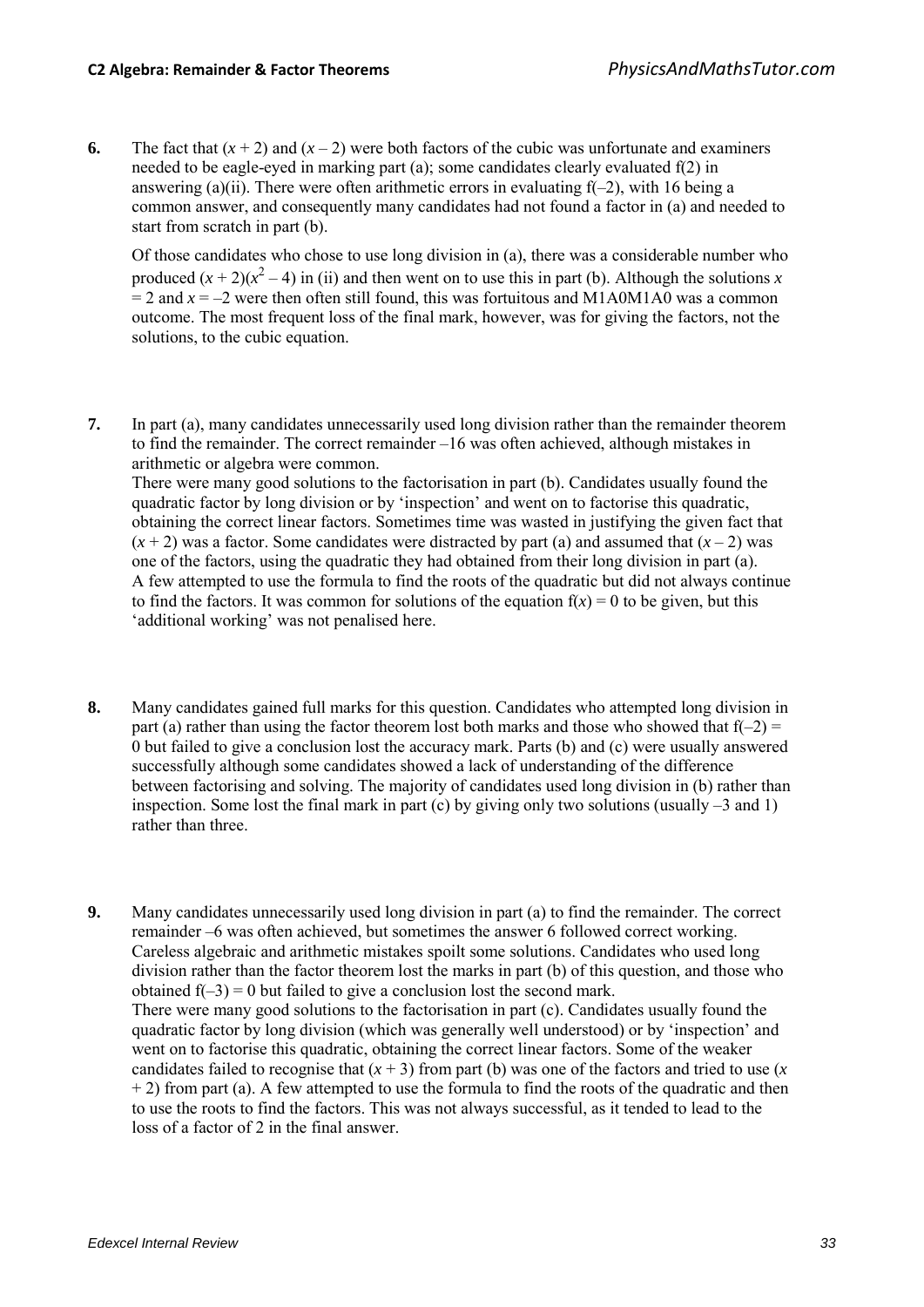- **10.** The vast majority of candidates scored full marks for this question. A few incorrectly stated that  $f(1) = 6$  or  $f(-1) = 0$  but were still able to gain some marks by using a valid method to solve simultaneous equations in *a* and *b*. The most common error was seen in evaluating  $f(-1)$  when  $-(-1)^2$  was given as +1.
- **11.** This proved to be a friendly starter question for most candidates and it was usually answered correctly. Part (a) caused few problems and most candidates used the factor theorem as intended. Most realized that  $(x - 1)$  was a factor in part (b) and proceeded with some division. In the majority of cases this was completed correctly and the resulting quadratic factor was factorized successfully too. Some candidates do not appreciate the difference between "factorize" and "solve". Some used a quadratic formula to find the roots of their quadratic factor, occasionally they then tried to turn these roots into factors but invariably lost the 2 from  $(2x - 1)$ . Others went on from a correct factorization to solve  $f(x) = 0$ , but there was no penalty for this on this occasion. In part (c) a number of students used division, rather than the remainder theorem. This wasted time and created more opportunities for errors but well over half of the candidates found the correct value for the remainder.
- **12.** Most candidates attempted parts a) and b) successfully, with the vast majority using the remainder theorem, and very few using long division. Many of them did not do part c) correctly. There seemed to be some confusion between the *factor*  $(x - 2)$  and the *solution*  $x=2$ . A number of candidates found all the solutions of the equation doing an unnecessary amount of work for the one mark available.
- **13.** Candidates who used long division rather than the factor theorem lost the marks in part (a) of this question, and those who obtained  $f(-4) = 0$  but failed to give a conclusion lost the second mark.

 There were many good solutions to the factorisation in part (b). Candidates usually found the quadratic factor by long division (which was generally well understood) or by 'inspection' and went on to factorise this quadratic, obtaining the correct linear factors. Occasionally the factor theorem was used to establish one or both of the remaining linear factors. Having found linear factors, it was tempting for some candidates to solve a non-existent equation, but examiners ignored such 'subsequent working'. Those candidates whose first step was  $x(2x^2 + x - 25) + 12$ made no progress.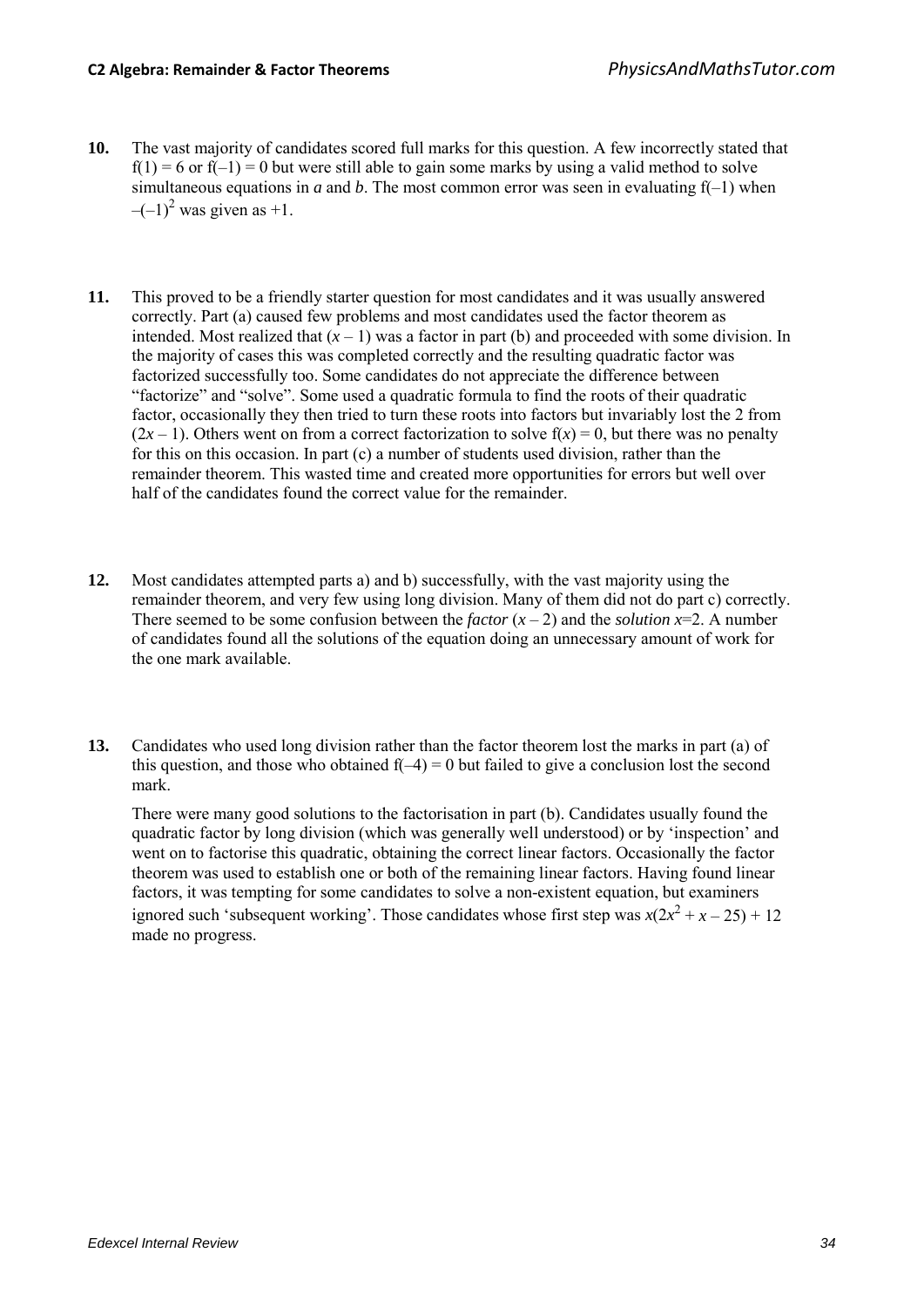- **14.** (a) Generally this was done very well with most candidates who used the factor theorem getting both marks. A few didn't get the A1 for giving a statement, and a few also used long division instead of the factor theorem so had no marks at all.
	- (b) The majority of candidates used long division , and mistakes, if made, were on the subtraction within the division  $(b=-5$  was regularly seen). A number of candidates multiplied out and compared coefficients.
	- (c) Full marks was common, but those who lost marks seemed to be reluctant on a maths paper to write words! Conclusions were often missing or incomplete, and mistakes were made with the definitions of factor and solution – statements such as the solution or root is x-2 , or x=2 is a factor were seen often.
- **15.** This proved to be a comfortable starter question with most candidates who used the remainder theorem scoring full marks. Those choosing to long divide ran into more difficulties but usually managed to complete both parts. A common error was to use  $f(\frac{1}{2}) = +3$  in part (a); however the question did not penalise candidates in part (b).
- **16.** The remainder theorem was the favoured (and intended) approach here and there were many perfectly correct solutions to this question using, only a small minority losing marks due to algebraic slips. Those who tried to use long division were usually less successful in obtaining two correct equations. Part (b) is a "show that" question and therefore requires some comment from the candidates in order to secure full marks, some merely showed  $f(3)=0$  and therefore lost the final mark.
- **17.** Although parts of the algebra in this question were quite demanding, an encouraging number of candidates were able to produce excellent solutions. The factor theorem was often used accurately in parts (a) and (b), but  $f(-p)$  was not always well handled, and some candidates did not make it clear that f (4) and f (–*p*) were respectively equal to zero. Just a few used other methods such as long division in their attempts to answer parts (a) and (b), but these candidates rarely made any significant progress.

 In part (c), solutions to the simultaneous equations were usually completed correctly, although those who found an equation in *q* rather than *p* made it much more difficult for themselves. Sometimes the equation in *p* was achieved in a somewhat dubious fashion by simplifying

$$
p^2 + 18p + q = 16p + q + 8.
$$

Despite knowing two factors of  $f(x)$  from the earlier parts of the question, many candidates were not able to complete the full factorisation in part (d). Some had no idea how to start, but for those who made progress the most popular approach was to divide the cubic by  $(x - 4)$ , then to factorise the resulting quadratic.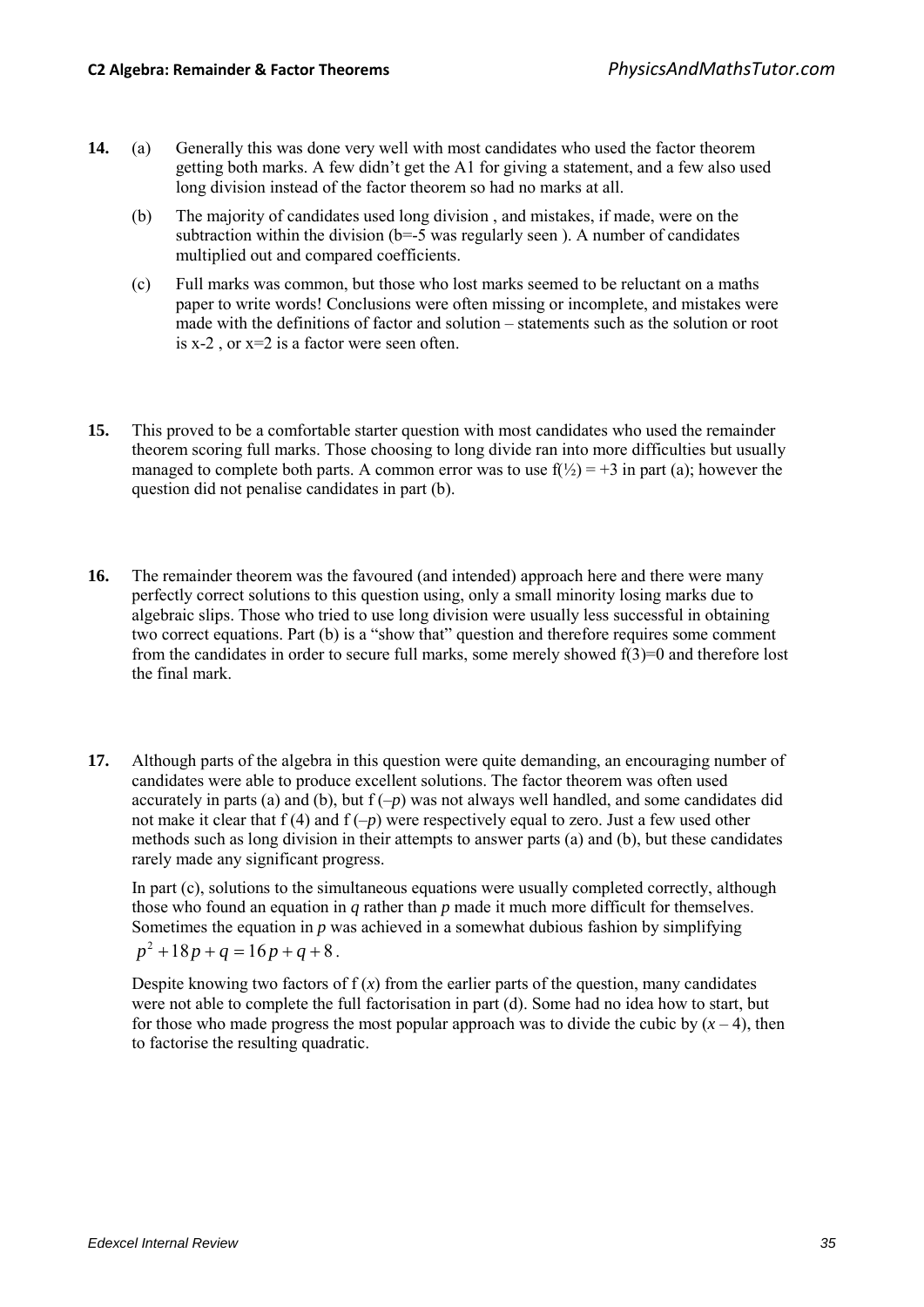- **18.** This question was answered well with almost all candidates scoring full marks in part (b). In part (a) many candidates preferred to evaluate  $f(-\frac{3}{2})$  rather than simply writing down the answer. In some cases there were errors in the arithmetic and the remainder was an expression in *p*. In part (c) some candidates did not multiply out the brackets and simplify. Instead they just factorized  $(x^2 - 1)$ . Others failed to spot the factor of *x* and used the remainder theorem along with long division to complete the factorization, whilst a few were convinced that  $(x - 2)$  was a factor and abandoned the question when difficulties arose. Those candidates with good algebraic skills moved quickly to a correct answer in a couple of lines.
- **19.** Most candidates were able to make progress in this question. In part (a), those who used the factor theorem rather than division methods were usually more successful, but it was common for a conclusion to be omitted. Having found a quadratic factor either in part (a) or part (b), the majority continued to find the correct complete factorised form. Attempts to use the quadratic formula on the given cubic function were occasionally seen. Some candidates showed a lack of understanding of "factor", indicated by statements such as " $-2$  is a factor of  $f(x)$ ", and others, having factorised, were keen to continue to solve an equation. "Subsequent working" of this kind was not penalised.
- **20.** Most of the candidates successfully used factor and remainder theorems, and there were fortunately few attempts at long division. The two simultaneous equations were usually solved well, and most made an attempt at the final factorisation. The final mark was sometimes lost for the factor  $(x + \frac{4}{3})$  rather than  $(3x + 4)$ .
- **21.** High marks were often scored in this question. The factorisation in part (a) proved surprisingly difficult for some candidates, especially those who failed to use *x* as a factor. Some used the factor theorem to show that  $(x - 1)$  was a factor, and then used long division, but failed to factorise  $(x^2 - 5x)$ . Even these, however, usually realised that 1 and 5 were the required *x*-coordinates in part (b). While most candidates found the gradient correctly in part (c), it was notable that others failed to realise that differentiation was needed.

Apart from arithmetic slips, the majority of candidates were able to integrate and substitute limits correctly in part (d), where the only real problem was in dealing with the negative value (region below the *x*-axis) for the integral from 1 to 5. Here, some tried to compensate for the negative value in unusual ways and never managed to reach an appropriate answer for the combined area.